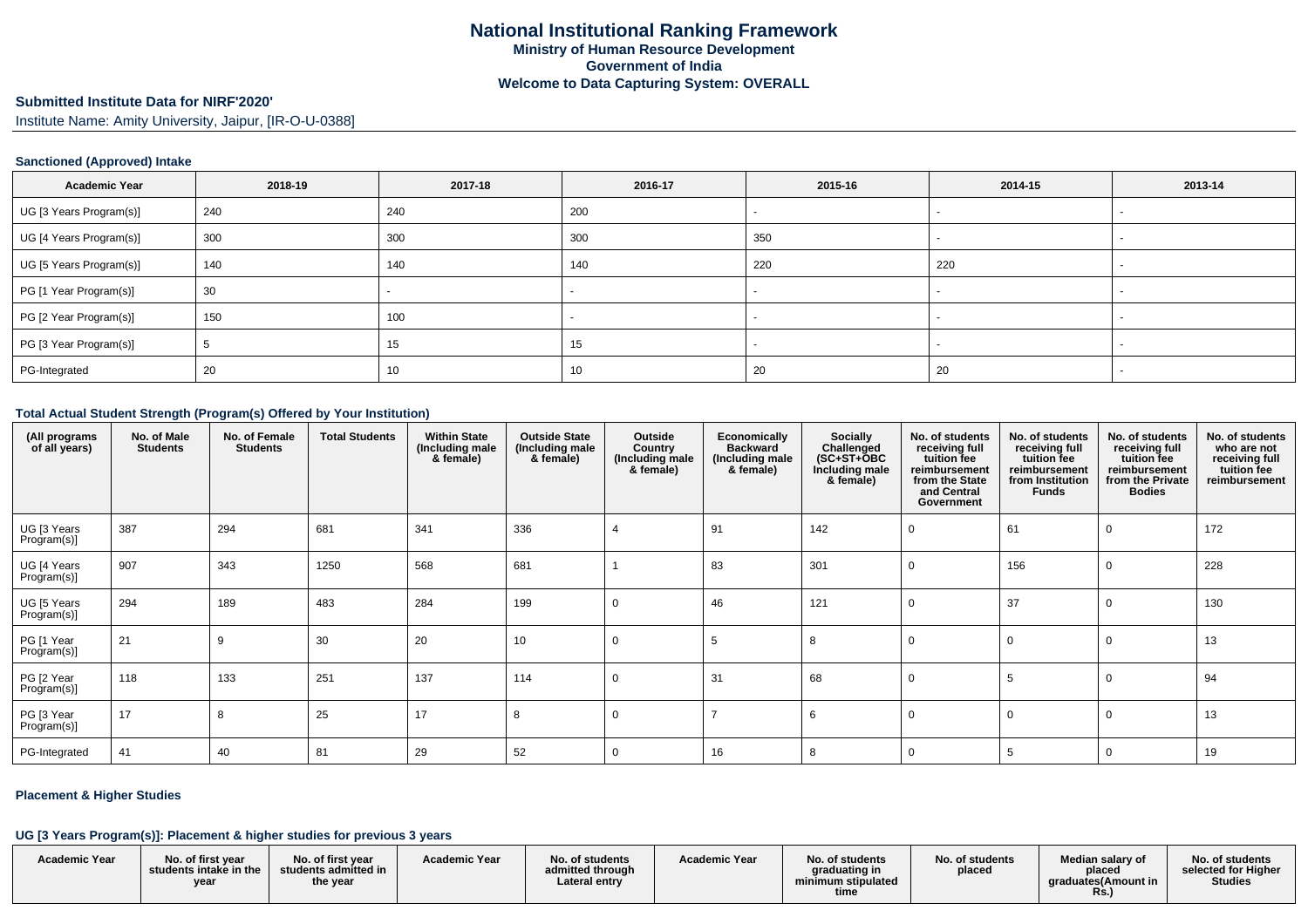| 2014-15 | 250 | 256 | 2015-16 | 2016-17 | 173 | 200000(TWO LAC)                    | 80  |
|---------|-----|-----|---------|---------|-----|------------------------------------|-----|
| 2015-16 | 250 | 246 | 2016-17 | 2017-18 | 193 | 250000 (TWO LAC<br>FIFTY THOUSAND) | 135 |
| 2016-17 | 200 | 220 | 2017-18 | 2018-19 | 192 | 250000(TWO LAC<br>FIFTY THOUSAND)  | 150 |

## **UG [4 Years Program(s)]: Placement & higher studies for previous 3 years**

| <b>Academic Year</b> | No. of first year<br>students intake in the<br>year | No. of first year<br>students admitted in<br>the year | <b>Academic Year</b> | No. of students<br>admitted through<br>Lateral entry | <b>Academic Year</b> | No. of students<br>graduating in<br>minimum stipulated<br>time | No. of students<br>placed | Median salary of<br>placed<br>graduates(Amount in<br>Rs.) | No. of students<br>selected for Higher<br><b>Studies</b> |
|----------------------|-----------------------------------------------------|-------------------------------------------------------|----------------------|------------------------------------------------------|----------------------|----------------------------------------------------------------|---------------------------|-----------------------------------------------------------|----------------------------------------------------------|
| 2013-14              | 400                                                 | 468                                                   | 2014-15              |                                                      | 2016-17              | 454                                                            | 205                       | 300000 (THREE LAC)                                        | 231                                                      |
| 2014-15              | 400                                                 | 366                                                   | 2015-16              |                                                      | 2017-18              | 295                                                            | 168                       | 330000(THREE LAC<br>THIRTY THOUSAND)                      | 105                                                      |
| 2015-16              | 350                                                 | 306                                                   | 2016-17              |                                                      | 2018-19              | 304                                                            | 159                       | 350000 (THREE LAC<br>FIFTY THOUSAND)                      | 138                                                      |

## **UG [5 Years Program(s)]: Placement & higher studies for previous 3 years**

| <b>Academic Year</b> | No. of first year<br>students intake in the<br>year | No. of first vear<br>students admitted in<br>the year | <b>Academic Year</b> | No. of students<br>admitted through<br>Lateral entry | <b>Academic Year</b> | No. of students<br>graduating in<br>minimum stipulated<br>time | No. of students<br>placed | Median salary of<br>placed<br>graduates(Amount in<br>R <sub>S</sub> | No. of students<br>selected for Higher<br><b>Studies</b> |
|----------------------|-----------------------------------------------------|-------------------------------------------------------|----------------------|------------------------------------------------------|----------------------|----------------------------------------------------------------|---------------------------|---------------------------------------------------------------------|----------------------------------------------------------|
| 2012-13              | 220                                                 | 127                                                   | 2013-14              |                                                      | 2016-17              | 114                                                            | 49                        | 50000(FIFTY<br>THOUSAND)                                            | 30                                                       |
| 2013-14              | 220                                                 | 154                                                   | 2014-15              |                                                      | 2017-18              | 102                                                            | 48                        | 50000(FIFTY<br>THOUSAND)                                            | 47                                                       |
| 2014-15              | 220                                                 | 92                                                    | 2015-16              | U                                                    | 2018-19              | 91                                                             | 43                        | 150000(ONE LAC<br>FIFTY THOUSAND)                                   | 44                                                       |

## **PG [1 Years Program(s)]: Placement & higher studies for previous 3 years**

| <b>Academic Year</b> | No. of first year<br>students intake in the<br>year | No. of first year<br>students admitted in<br>the year | <b>Academic Year</b> | No. of students graduating in minimum<br>stipulated time | No. of students<br>placed | Median salary of<br>placed<br>graduates(Amount in<br><b>Rs.)</b> | No. of students<br>selected for Higher<br><b>Studies</b> |
|----------------------|-----------------------------------------------------|-------------------------------------------------------|----------------------|----------------------------------------------------------|---------------------------|------------------------------------------------------------------|----------------------------------------------------------|
| 2016-17              | 10                                                  |                                                       | 2016-17              |                                                          |                           | O(Zero)                                                          |                                                          |
| 2017-18              | 20                                                  | 10                                                    | 2017-18              |                                                          |                           | 180000(ONE LAC<br>EIGHTY THOUSAND)                               |                                                          |
| 2018-19              | 30                                                  | 27                                                    | 2018-19              | 26                                                       | 10                        | 396000(THREE LAC<br>NINETY SIX<br>THOUSAND)                      | 12                                                       |

# **PG [2 Years Program(s)]: Placement & higher studies for previous 3 years**

| <b>Academic Year</b> | No. of first year<br>students intake in the<br>year | No. of first year<br>students admitted in<br>the year | <b>Academic Year</b> | No. of students graduating in minimum<br>stipulated time | No. of students<br>placed | Median salary of<br>placed<br>graduates(Amount in<br><b>Rs.)</b> | No. of students<br>selected for Higher<br><b>Studies</b> |
|----------------------|-----------------------------------------------------|-------------------------------------------------------|----------------------|----------------------------------------------------------|---------------------------|------------------------------------------------------------------|----------------------------------------------------------|
| 2015-16              | 150                                                 | 141                                                   | 2016-17              | 108                                                      | 80                        | 300000(THREE LAC)                                                | 23                                                       |
| 2016-17              | 150                                                 | 168                                                   | 2017-18              | 135                                                      | - 21                      | 300000(THREE LAC)                                                | -29                                                      |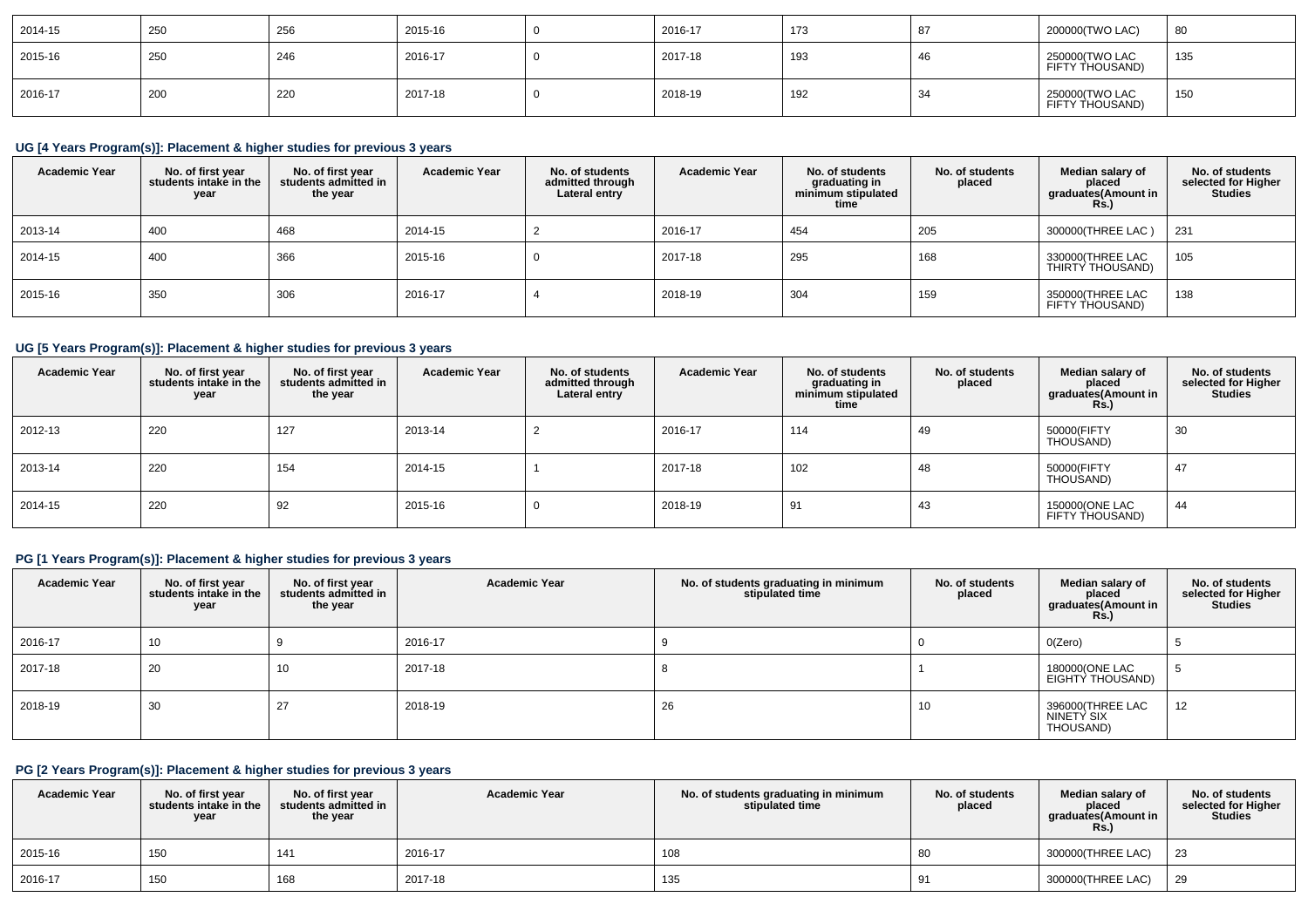| 2017-18 | 100 | 14 J | 2018-19<br>the company of the company of the company | <b>119</b><br>1 I O |  | 340000(THREE LAC<br>THOUSAND)<br>FORTY |  |
|---------|-----|------|------------------------------------------------------|---------------------|--|----------------------------------------|--|
|---------|-----|------|------------------------------------------------------|---------------------|--|----------------------------------------|--|

### **PG [3 Years Program(s)]: Placement & higher studies for previous 3 years**

| <b>Academic Year</b> | No. of first year<br>students intake in the<br>year | No. of first vear<br>students admitted in<br>the year | <b>Academic Year</b> | No. of students<br>admitted through<br>Lateral entry | <b>Academic Year</b> | No. of students<br>graduating in<br>minimum stipulated<br>time | No. of students<br>placed | Median salary of<br>placed<br>graduates(Amount in<br><b>Rs.</b> ) | No. of students<br>selected for Higher<br><b>Studies</b> |
|----------------------|-----------------------------------------------------|-------------------------------------------------------|----------------------|------------------------------------------------------|----------------------|----------------------------------------------------------------|---------------------------|-------------------------------------------------------------------|----------------------------------------------------------|
| 2014-15              | 20                                                  | 10                                                    | 2015-16              |                                                      | 2016-17              |                                                                |                           | 300000(THREE LAC)                                                 | $\overline{0}$                                           |
| 2015-16              | 20                                                  |                                                       | 2016-17              |                                                      | 2017-18              | 16                                                             |                           | O(Zero)                                                           | 10                                                       |
| 2016-17              | 15                                                  | 10                                                    | 2017-18              |                                                      | 2018-19              | 15                                                             |                           | 350000(THREE LAC<br>FIFTY THOUSAND)                               |                                                          |

## **PG-Integrated [5 Years Program(s)]: Placement & higher studies for previous 3 years**

| <b>Academic Year</b> | No. of first year<br>students intake in the<br>year | No. of first year<br>students admitted in<br>the year | <b>Academic Year</b> | No. of students graduating in minimum<br>stipulated time | No. of students<br>placed | Median salary of<br>placed<br>graduates(Amount in<br><b>Rs.)</b> | No. of students<br>selected for Higher<br><b>Studies</b> |
|----------------------|-----------------------------------------------------|-------------------------------------------------------|----------------------|----------------------------------------------------------|---------------------------|------------------------------------------------------------------|----------------------------------------------------------|
| 2012-13              | 90                                                  | 63                                                    | 2016-17              | 21                                                       | 10                        | 600000(SIX LAC)                                                  |                                                          |
| 2013-14              | 60                                                  | 42                                                    | 2017-18              |                                                          |                           | 300000(THREE LAC)                                                | Q                                                        |
| 2014-15              | 20                                                  |                                                       | 2018-19              | 16                                                       |                           | 300000(THREE LAC)                                                |                                                          |

#### **Ph.D Student Details**

| Ph.D (Student pursuing doctoral program till 2017-18; Students admitted in the academic year 2018-19 should not be entered here.) |         |                                                            |         |  |  |  |
|-----------------------------------------------------------------------------------------------------------------------------------|---------|------------------------------------------------------------|---------|--|--|--|
| <b>Total Students</b>                                                                                                             |         |                                                            |         |  |  |  |
| Full Time<br>68                                                                                                                   |         |                                                            |         |  |  |  |
| Part Time<br>242                                                                                                                  |         |                                                            |         |  |  |  |
|                                                                                                                                   |         | No. of Ph.D students graduated (including Integrated Ph.D) |         |  |  |  |
|                                                                                                                                   | 2018-19 | 2017-18                                                    | 2016-17 |  |  |  |
| Full Time                                                                                                                         |         |                                                            |         |  |  |  |
| Part Time<br>12                                                                                                                   |         |                                                            |         |  |  |  |

## **Financial Resources: Utilised Amount for the Capital expenditure for previous 3 years**

| <b>Academic Year</b>                                                                                 | 2018-19                                                                       | 2017-18                                                                    | 2016-17                                                                  |  |  |  |  |
|------------------------------------------------------------------------------------------------------|-------------------------------------------------------------------------------|----------------------------------------------------------------------------|--------------------------------------------------------------------------|--|--|--|--|
|                                                                                                      | <b>Utilised Amount</b>                                                        | <b>Utilised Amount</b>                                                     | <b>Utilised Amount</b>                                                   |  |  |  |  |
| Annual Capital Expenditure on Academic Activities and Resources (excluding expenditure on buildings) |                                                                               |                                                                            |                                                                          |  |  |  |  |
| Library                                                                                              | 1026399 (TEN LAC TWENTY SIX THOUSAND THREE<br>HUNDRED NINTY NINE)             | 2489137 (TWENTY FOUR LAC EIGHTY NINE THOUSAND<br>ONE HUNDRED THIRTY SEVEN) | 742621 (SEVEN LAC FORTY TWO THOUSAND SIX<br>HUNDRED TWENTY ONE)          |  |  |  |  |
| New Equipment for Laboratories                                                                       | 10135854 (ONE CRORE ONE LAC THIRTY FIVE THOUSAND<br>EIGHT HUNDRED FIFTY FOUR) | 8638629 (EIGHTY SIX LAC THIRTY EIGHT THOUSAND SIX<br>HUNDRED TWENTY NINE)  | 8213455 (EIGHTY TWO LAC THIRTEEN THOUSAND FOUR<br>HUNDRED FIFTY FIVE)    |  |  |  |  |
| <b>Engineering Workshops</b>                                                                         | 2800000 (TWENTY EIGHT LAC)                                                    | 1944272 (NINETEEN LAC FORTY FOUR THOUSAND TWO<br>HUNDRED SEVENTY TWO)      | 3442786 (THIRTY FOUR LAC FORTY TWO THOUSAND<br>SEVEN HUNDRED EIGHTY SIX) |  |  |  |  |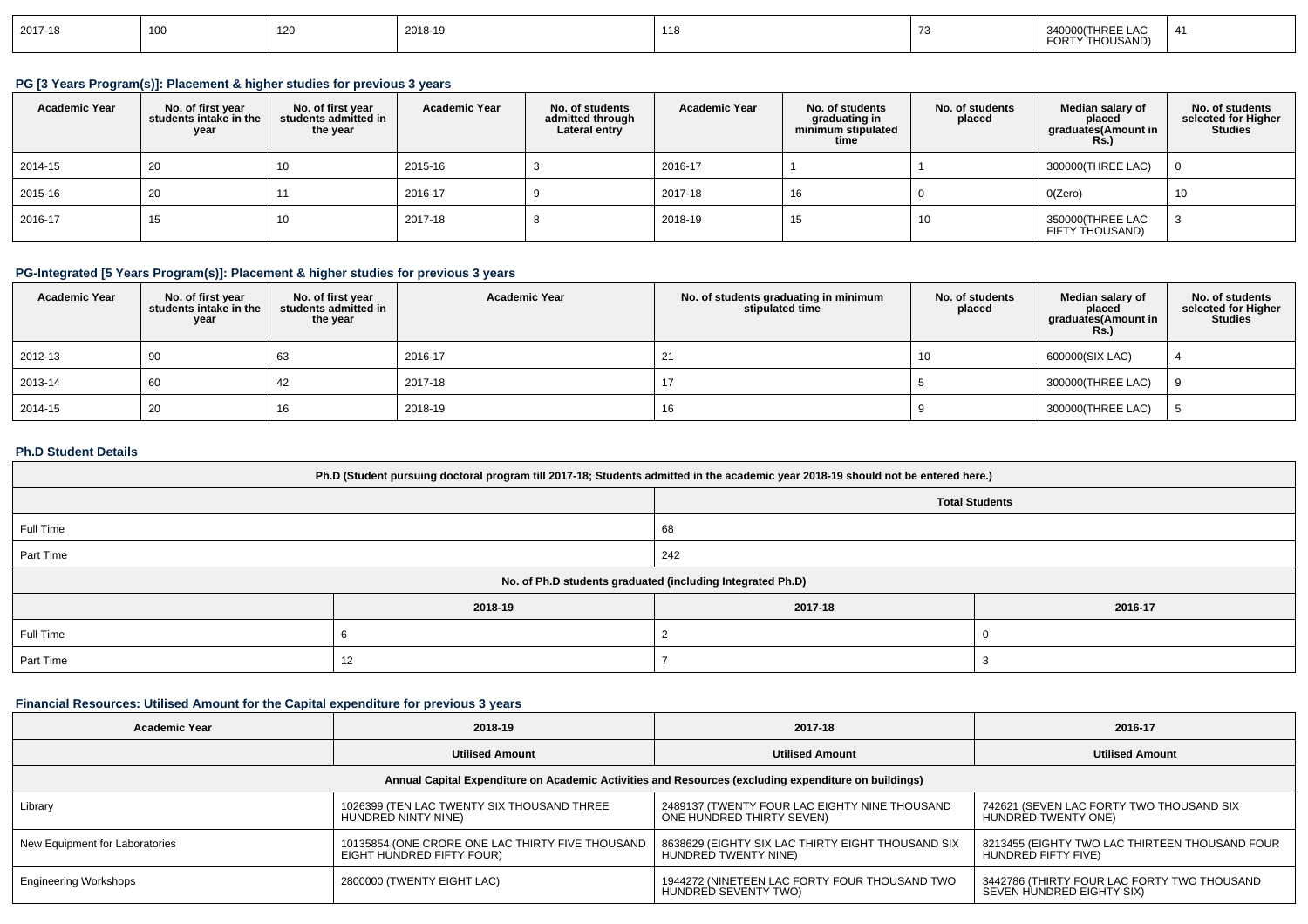| Other expenditure on creation of Capital Assets (excluding | 23877536 (TWO CRORE THIRTY EIGHT LAC SEVENTY | 1 21177162 (TWO CRORE ELEVEN LAC SEVENTY SEVEN | L24579920 (TWO CRORE FORTY FIVE LAC SEVENTY NINE |
|------------------------------------------------------------|----------------------------------------------|------------------------------------------------|--------------------------------------------------|
| expenditure on Land and Building)                          | SEVEN THOUSAND FIVE HUNDRED THIRTY SIX)      | I THOUSAND ONE HUNDRED SIXTY TWO)              | THOUSAND NINE HUNDRED TWENTY)                    |

### **Financial Resources: Utilised Amount for the Operational expenditure for previous 3 years**

| <b>Academic Year</b>                                                                                                                                                                            | 2018-19                                                                                     | 2017-18                                                                                       | 2016-17                                                                                        |  |  |  |  |  |
|-------------------------------------------------------------------------------------------------------------------------------------------------------------------------------------------------|---------------------------------------------------------------------------------------------|-----------------------------------------------------------------------------------------------|------------------------------------------------------------------------------------------------|--|--|--|--|--|
|                                                                                                                                                                                                 | <b>Utilised Amount</b>                                                                      | <b>Utilised Amount</b>                                                                        | <b>Utilised Amount</b>                                                                         |  |  |  |  |  |
| <b>Annual Operational Expenditure</b>                                                                                                                                                           |                                                                                             |                                                                                               |                                                                                                |  |  |  |  |  |
| Salaries (Teaching and Non Teaching staff)                                                                                                                                                      | 271757115 (TWENTY SEVEN CRORE SEVENTEEN LAC<br>FIFTY SEVEN THOUSAND ONE HUNDRED FIFTEEN)    | 256358243 (TWENTY FIVE CRORE SIXTY THREE LAC<br>FIFTY EIGHT THOUSAND TWO HUNDRED FORTY THREE) | 228573559 (TWENTY TWO CRORE EIGHTY FIVE LAC<br>SEVENTY THREE THOUSAND FIVE HUNDRED FIFTY NINE) |  |  |  |  |  |
| Maintenance of Academic Infrastructure or consumables and<br>other running expenditures (excluding maintenance of hostels<br>and allied services, rent of the building, depreciation cost, etc) | 312372696 (THIRTY ONE CRORE TWENTY THREE LAC<br>SEVENTY TWO THOUSAND SIX HUNDRED NINTY SIX) | 150658608 (FIFTEEN CRORE SIX LAC FIFTY EIGHT<br>THOUSAND SIX HUNDRED AND EIGHT)               | 158915017 (FIFTEEN CRORE EIGHTY NINE LAC FIFTEEN<br>THOUSAND AND SEVENTEEN)                    |  |  |  |  |  |
| Seminars/Conferences/Workshops                                                                                                                                                                  | 6294125 (SIXTY TWO LAC NINTY FOUR THOUSAND ONE<br>HUNDRED TWENTY FIVE)                      | 5776319 (FIFTY SEVEN LAC SEVENTY SIX THOUSAND<br>THREE HUNDRED AND NINETEEN)                  | 4797982 (FORTY SEVEN LAC NINETY SEVEN THOUSAND<br>NINE HUNDRED EIGHTY TWO)                     |  |  |  |  |  |

### **IPR**

| 2018<br>Calendar year    |  | 2017 | 2016 |
|--------------------------|--|------|------|
| No. of Patents Published |  |      |      |
| No. of Patents Granted   |  |      |      |

### **Sponsored Research Details**

| <b>Financial Year</b>                    | 2018-19                                                            | 2017-18                                                    | 2016-17                                                        |
|------------------------------------------|--------------------------------------------------------------------|------------------------------------------------------------|----------------------------------------------------------------|
| Total no. of Sponsored Projects          |                                                                    |                                                            |                                                                |
| Total no. of Funding Agencies            |                                                                    |                                                            |                                                                |
| Total Amount Received (Amount in Rupees) | 11245669                                                           | 4060253                                                    | 3959514                                                        |
| Amount Received in Words                 | ONE CRORE TWELVE LAC FORTY FIVE THOUSAND SIX<br>HUNDRED SIXTY NINE | FORTY LAC SIXTY THOUSAND TWO HUNDRED FIFTY<br><b>THREE</b> | THIRTY NINE LAC FIFTY NINE THOUSAND FIVE HUNDRED  <br>FOURTEEN |

### **Consultancy Project Details**

| <b>Financial Year</b>                    | 2018-19                                             | 2017-18                                    | 2016-17                   |
|------------------------------------------|-----------------------------------------------------|--------------------------------------------|---------------------------|
| Total no. of Consultancy Projects        |                                                     |                                            |                           |
| Total no. of Client Organizations        |                                                     |                                            |                           |
| Total Amount Received (Amount in Rupees) | 20030466                                            | 64442                                      | 110000                    |
| Amount Received in Words                 | TWO CRORE THIRTY THOUSAND FOUR HUNDRED SIXTY<br>SIX | SIXTY FOUR THOUSAND FOUR HUNDRED FORTY TWO | ONE LAC TEN THOUSAND ONLY |

## **Executive Development Program/Management Development Programs**

| <b>Financial Year</b>                                                           | 2018-19 | 2017-18 | 2016-17 |
|---------------------------------------------------------------------------------|---------|---------|---------|
| Total no. of Executive Development Programs/ Management<br>Development Programs |         |         |         |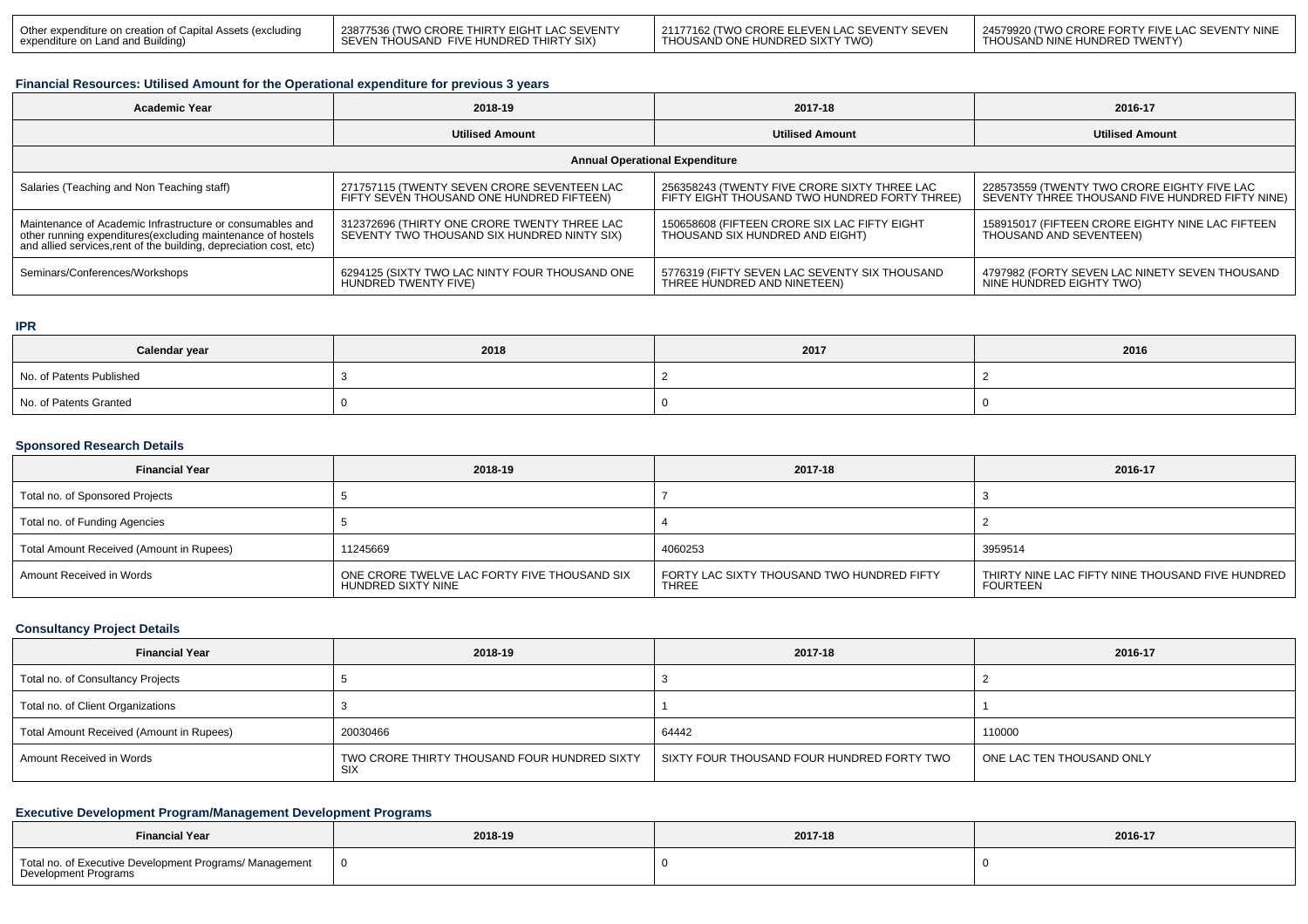| Total no. of Participants                                                              |      |      |      |
|----------------------------------------------------------------------------------------|------|------|------|
| Total Annual Earnings (Amount in Rupees) (Excluding Lodging   0<br>& Boarding Charges) |      |      |      |
| Total Annual Earnings in Words                                                         | Zero | Zero | Zero |

### **PCS Facilities: Facilities of physically challenged students**

| 1. Do your institution buildings have Lifts/Ramps?                                                                                                        | Yes, more than 80% of the buildings |
|-----------------------------------------------------------------------------------------------------------------------------------------------------------|-------------------------------------|
| 2. Do your institution have provision for walking aids, includingwheelchairs and transportation from one building to another for<br>handicapped students? | Yes                                 |
| 3. Do your institution buildings have specially designed toilets for handicapped students?                                                                | Yes, more than 80% of the buildings |

#### **Awards Details**

| 1. How many faculty member of your institution have received highly reputed national/international awards/recognition from central<br>government agencies in the previous academic vear 2018-19 |                           |                                                                                                              | 5                                                                                                               |                                                                                                              |                                          |                            |                            |                               |                              |
|-------------------------------------------------------------------------------------------------------------------------------------------------------------------------------------------------|---------------------------|--------------------------------------------------------------------------------------------------------------|-----------------------------------------------------------------------------------------------------------------|--------------------------------------------------------------------------------------------------------------|------------------------------------------|----------------------------|----------------------------|-------------------------------|------------------------------|
| Srno                                                                                                                                                                                            | Name of the Faculty       | Name of the Award                                                                                            | Name of the Central<br>government<br>agency/international<br>agencies from where<br>award has been<br>received  | Address of the<br>Agency giving award                                                                        | <b>Contact Email ID of</b><br>the Agency | Year of receiving<br>award | Email ID of the<br>faculty | Contact no. of the<br>faculty | Is it<br>Fellowship?(Yes/No) |
|                                                                                                                                                                                                 | Dr Kumar Sambhav<br>Verma | Selected for Japan<br>Asia Youth Exchange<br>fellowship Sakura<br>Science Programme                          | Japan Sciecne and<br><b>Technology Agency</b><br>Japan                                                          | Saitama,<br>Kawaguchi, Japan                                                                                 | intl@jst.go.jp                           | 2018                       | ksverma@jpr.amity.ed       | 9462163062                    | Yes                          |
| $\overline{2}$                                                                                                                                                                                  | Prof Ajay Jain            | Visiting Professor at<br>Nanjing Agricultural<br>University                                                  | Nanjing Agricultural<br>University China                                                                        | China Jiangsu Nanjing<br>Xuanwu                                                                              | sunshubin@njau.edu.c<br>n                | 2019                       | ajain2@jpr.amity.edu       | 9650165663                    | <b>No</b>                    |
| 3                                                                                                                                                                                               | Dr Hemant Kumar<br>Daima  | Honorary Visiting<br>Research Fellowship                                                                     | Centre for Advanced<br>Materials and Industrial<br>Chemistry School of<br>Sciences RMIT<br>University Australia | RMIT University GPO<br>Box 2476 Melbourne<br>VIC 3001 Australia                                              | dvcr@rmit.edu.ac                         | 2018                       | hkdaima@jpr.amity.ed       | 8764402136                    | Yes                          |
|                                                                                                                                                                                                 | Dr Hemant Kumar<br>Daima  | Outstanding<br>Publication Award                                                                             | Editor in chief of Nano<br>Convergance at Nano<br>Korea south korea                                             | <b>NANO KOREA</b><br><b>Symposium Secretariat</b><br>3F 34 Dogok ro 4 gil<br>Gangnam gu Seoul<br>06265 Korea | paper@kontrs.or.kr                       | 2019                       | hkdaima@jpr.amity.ed       | 8764402136                    | No                           |
| 5                                                                                                                                                                                               | Prof Sanjeeb Pal          | Dr A P J Abdul Kalam<br><b>Education Excellence</b><br>Award                                                 | International Institute<br>of Education and<br>Management New<br>Delhi                                          | B-17/G-3 Dilshad<br>Garden Delhi 110095.                                                                     | info@awardsofexcellen<br>ce.org          | 2018                       | spal@jpr.amity.edu         | 9765900211                    | No.                          |
|                                                                                                                                                                                                 |                           | 2. How many students of your institution have won international awards in the previous academic year 2018-19 |                                                                                                                 |                                                                                                              |                                          |                            |                            |                               |                              |

| Srno | Name of the<br>Student/Name of the<br>Team | <b>Enrolment Number</b> | Name of the Award  | Name of International<br><b>Institution/Organisati</b><br>on from where the<br>award has been<br>received | Address of the<br>Agency giving award                                        | <b>Contact Email ID of</b><br>the Agency | Year of receiving<br>award | Email ID of the<br>faculty   | Contact no. of the<br>faculty |
|------|--------------------------------------------|-------------------------|--------------------|-----------------------------------------------------------------------------------------------------------|------------------------------------------------------------------------------|------------------------------------------|----------------------------|------------------------------|-------------------------------|
|      | Mukta Jain                                 | A22467615001            | Helping Hand Award | International<br>Association for<br>Paratuberculosis                                                      | International<br>Association for<br>Paratuberculosis<br><b>United States</b> | webmaster@paratuber<br>culosis.net       | 2018                       | mukta.jain1290@gmail<br>.com | 7568385909                    |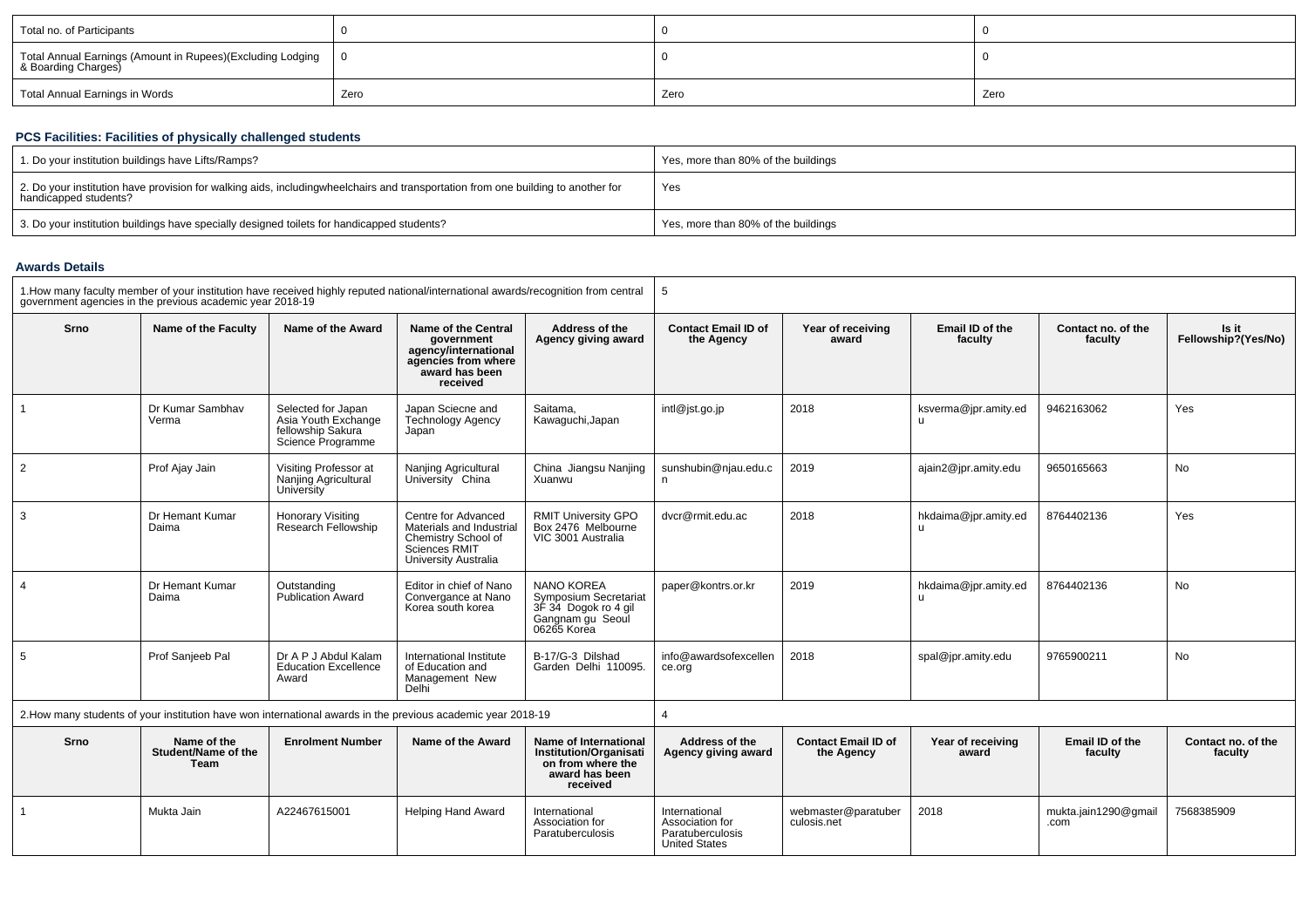| Mukta Jain       | A22467615001 | <b>Travel Award</b>           | Indian Council of<br><b>Medical Research</b>                         | V Ramalingaswami<br>Bhawan P.O. Box No.<br>4911 Ansari Nagar,<br>New Delhi 110029                                               | icmrhqds@sansad.nic.i              | 2018 | mukta.jain1290@gmail<br>.com    | 7568385909 |
|------------------|--------------|-------------------------------|----------------------------------------------------------------------|---------------------------------------------------------------------------------------------------------------------------------|------------------------------------|------|---------------------------------|------------|
| Amit Kumar Singh | A22467617001 | <b>Helping Hand Award</b>     | International<br>Association for<br>Paratuberculosis                 | International<br>Association for<br>Paratuberculosis<br><b>United States</b>                                                    | webmaster@paratuber<br>culosis.net | 2018 | singh.amitkumar44@g<br>mail.com | 9910947593 |
| Amit Kumar Singh | A22467617001 | Senior Research<br>Fellowship | <b>Council of Scientific</b><br>and Industrial<br>Research New Delhi | <b>Council of Scientific</b><br>and Industrial<br>Research Anusandhan<br>Bhawan 2 Rafi Ahmed<br>Kidwai Marg New<br>Delhi 110001 | isa@csir.res.in                    | 2019 | singh.amitkumar44@g<br>mail.com | 9910947593 |

#### **Accreditation**

#### **NBA Accreditation**

| 1. Does vour institute have a valid NBA Accreditation? | <b>NO</b> |
|--------------------------------------------------------|-----------|
|                                                        |           |

### **NAAC Accreditation**

| 1. Does your institute have a valid NAAC Accreditation? |            | <b>YES</b> |              |
|---------------------------------------------------------|------------|------------|--------------|
| <b>Valid from</b>                                       | Valid upto |            | <b>CGPA</b>  |
| 02-05-2017                                              | 01-05-2022 |            | 27<br>$\sim$ |

#### **ICAR Accreditation**

## **Village Adoption**

| . Have vour institute adopted anv village under Unnat Bharat Scheme? | <b>NC</b> |
|----------------------------------------------------------------------|-----------|
|                                                                      |           |

#### **Faculty Details**

| Srno           | Name                        | Age | Designation                                         | Gender | Qualification | <b>Experience (In</b><br>Months) | <b>Is Associated</b><br><b>Last Year</b> | Currently<br>working with<br>institution? | <b>Joining Date</b> | <b>Leaving Date</b> | <b>Association type</b> |
|----------------|-----------------------------|-----|-----------------------------------------------------|--------|---------------|----------------------------------|------------------------------------------|-------------------------------------------|---------------------|---------------------|-------------------------|
|                | Prof Arun Patil             | 53  | Dean / Principal /<br>Director / Vice<br>Chancellor | Male   | Ph.D          | 330                              | Yes                                      | Yes                                       | 15-01-2018          | $\sim$              | Regular                 |
| $\overline{2}$ | Prof Amit Jain              | 41  | Professor                                           | Male   | Ph.D          | 216                              | Yes                                      | Yes                                       | 21-06-2019          | $\sim$              | Regular                 |
| $\mathbf{3}$   | Mr Ashish Kumar             | 44  | Assistant<br>Professor                              | Male   | M.COM         | 152                              | Yes                                      | Yes                                       | 14-11-2011          | $\sim$              | Regular                 |
| $\overline{4}$ | Prof Vinitaa<br>Agarwal     | 45  | Professor                                           | Female | Ph.D          | 206                              | Yes                                      | Yes                                       | 29-11-2007          | $\sim$              | Regular                 |
| 5              | Prof Dhoon Singh<br>Rathore | 70  | Professor                                           | Male   | Ph.D          | 539                              | Yes                                      | Yes                                       | 07-06-2010          | $\sim$              | Regular                 |
| 6              | Prof Shikha<br>Sharma       | 47  | Professor                                           | Female | Ph.D          | 230                              | Yes                                      | Yes                                       | 01-09-2010          | $\sim$              | Regular                 |
| $\overline{7}$ | Dr Durgesh Batra            | 39  | Associate<br>Professor                              | Male   | Ph.D          | 184                              | Yes                                      | Yes                                       | 04-07-2011          | $\sim$              | Regular                 |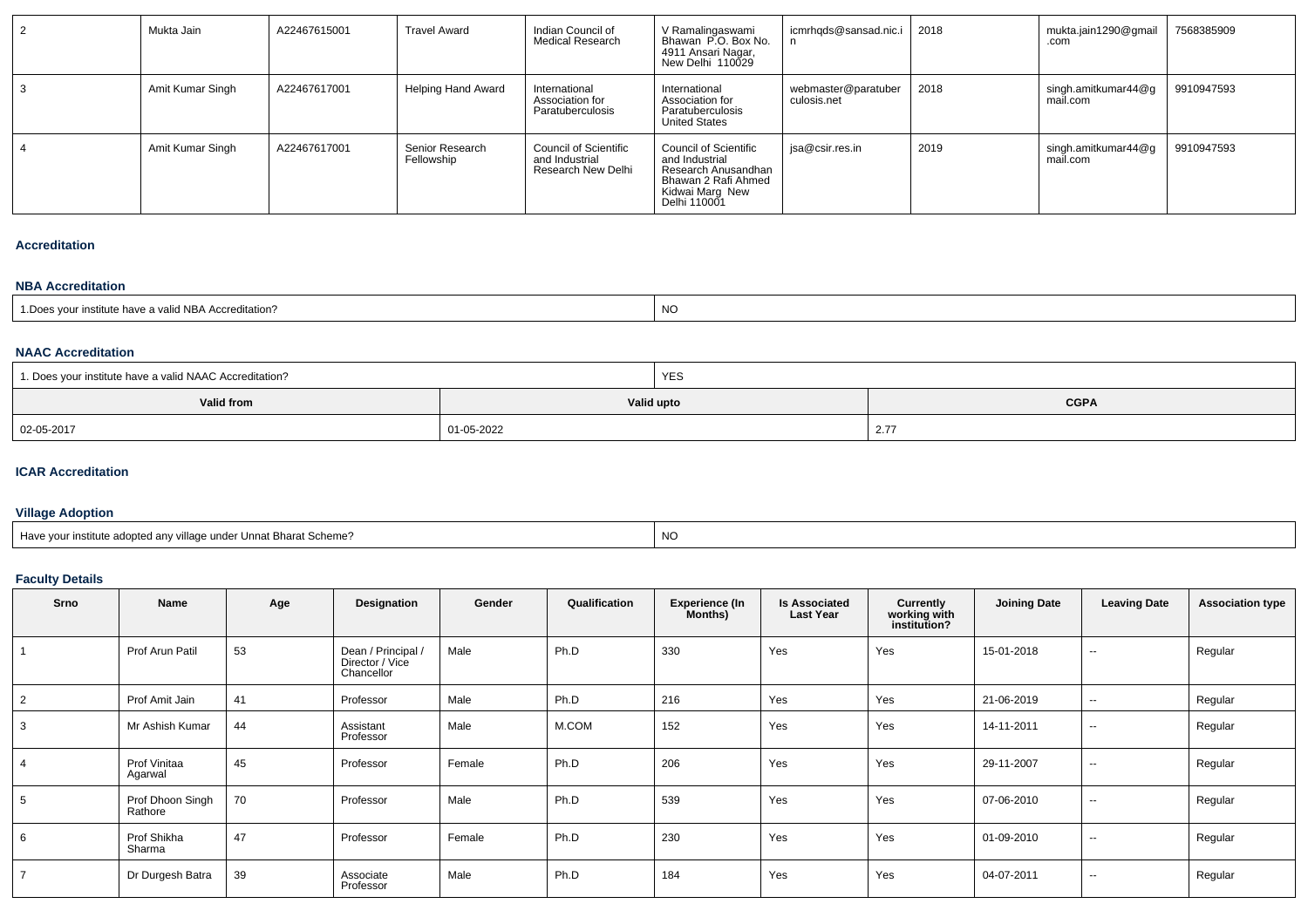| 8  | Dr Deepali<br>Bhatnagar   | 38 | Associate<br>Professor | Female | Ph.D        | 187 | Yes | Yes | 23-09-2011 | $\overline{\phantom{a}}$ | Regular |
|----|---------------------------|----|------------------------|--------|-------------|-----|-----|-----|------------|--------------------------|---------|
| 9  | Dr Mamta Pankaj<br>Jain   | 38 | Associate<br>Professor | Female | Ph.D        | 184 | Yes | Yes | 16-09-2010 | $\overline{\phantom{a}}$ | Regular |
| 10 | Dr Pankaj Jain            | 37 | Associate<br>Professor | Male   | Ph.D        | 147 | Yes | Yes | 27-09-2010 | $\overline{\phantom{a}}$ | Regular |
| 11 | Dr Sahil Arora            | 32 | Assistant<br>Professor | Male   | Ph.D        | 62  | Yes | No  | 09-05-2016 | 06-01-2019               | Regular |
| 12 | Dr Udai Bhan<br>Singh     | 40 | Assistant<br>Professor | Male   | Ph.D        | 69  | Yes | Yes | 26-08-2013 | $\overline{\phantom{a}}$ | Regular |
| 13 | Ms Asha Mamraj<br>Sharma  | 36 | Assistant<br>Professor | Female | MBA         | 115 | Yes | Yes | 21-01-2015 | $\overline{\phantom{a}}$ | Regular |
| 14 | Dr Ritu Vashistha         | 36 | Assistant<br>Professor | Female | Ph.D        | 159 | Yes | Yes | 11-01-2010 | $\overline{\phantom{a}}$ | Regular |
| 15 | Mr Sanjiv Singh<br>Bhal   | 62 | Assistant<br>Professor | Male   | M.COM       | 440 | Yes | Yes | 21-05-2011 | $\overline{\phantom{a}}$ | Regular |
| 16 | Mr Rahul Agarwal          | 41 | Assistant<br>Professor | Male   | <b>PGDM</b> | 151 | Yes | Yes | 18-07-2012 | $\overline{\phantom{a}}$ | Regular |
| 17 | Dr Swati Sharma           | 30 | Assistant<br>Professor | Female | Ph.D        | 52  | Yes | Yes | 01-06-2016 | $\overline{\phantom{a}}$ | Regular |
| 18 | Dr Amita<br>Chourasiya    | 34 | Assistant<br>Professor | Female | Ph.D        | 117 | Yes | Yes | 18-08-2010 | $\overline{\phantom{a}}$ | Regular |
| 19 | Mr Padam<br>Bhushan       | 31 | Assistant<br>Professor | Male   | MBA         | 82  | Yes | Yes | 23-07-2012 | $\overline{\phantom{a}}$ | Regular |
| 20 | Dr Apeksha<br>Bhatnagar   | 35 | Assistant<br>Professor | Female | Ph.D        | 73  | No  | Yes | 05-07-2017 | $\overline{\phantom{a}}$ | Regular |
| 21 | Dr Preeti Yadav           | 41 | Associate<br>Professor | Female | Ph.D        | 181 | Yes | Yes | 02-06-2011 | $\overline{\phantom{a}}$ | Regular |
| 22 | Dr Arun Keshav            | 46 | Assistant<br>Professor | Male   | Ph.D        | 181 | Yes | Yes | 01-12-2016 | $\overline{\phantom{a}}$ | Regular |
| 23 | Ms Divya Kakkar           | 23 | Other                  | Female | MBA         | 11  | Yes | Yes | 23-07-2018 | --                       | Regular |
| 24 | Prof D D Shukla           | 45 | Professor              | Male   | Ph.D        | 272 | Yes | No  | 15-02-2016 | 27-12-2018               | Regular |
| 25 | Dr Tarun Kumar<br>Sharma  | 42 | Associate<br>Professor | Male   | Ph.D        | 162 | Yes | Yes | 13-08-2013 | $\overline{\phantom{a}}$ | Regular |
| 26 | Dr Pankaj Kumar<br>Pandey | 44 | Associate<br>Professor | Male   | Ph.D        | 217 | Yes | Yes | 12-03-2014 | $\overline{\phantom{a}}$ | Regular |
| 27 | Dr Preeti Gupta           | 39 | Associate<br>Professor | Female | Ph.D        | 137 | Yes | Yes | 01-09-2010 | ۰.                       | Regular |
| 28 | Dr Pooja Parnami          | 48 | Assistant<br>Professor | Female | Ph.D        | 181 | Yes | Yes | 12-08-2013 | $\overline{\phantom{a}}$ | Regular |
| 29 | Dr Sanjay Kumar<br>Singh  | 52 | Assistant<br>Professor | Male   | Ph.D        | 243 | Yes | Yes | 18-10-2013 | $\overline{\phantom{a}}$ | Regular |
| 30 | Dr Ashutosh<br>Tripathi   | 37 | Assistant<br>Professor | Male   | Ph.D        | 139 | Yes | Yes | 09-07-2009 | $\overline{\phantom{a}}$ | Regular |
| 31 | Prof P V S Raju           | 48 | Professor              | Male   | Ph.D        | 183 | Yes | Yes | 02-07-2015 | $\overline{\phantom{a}}$ | Regular |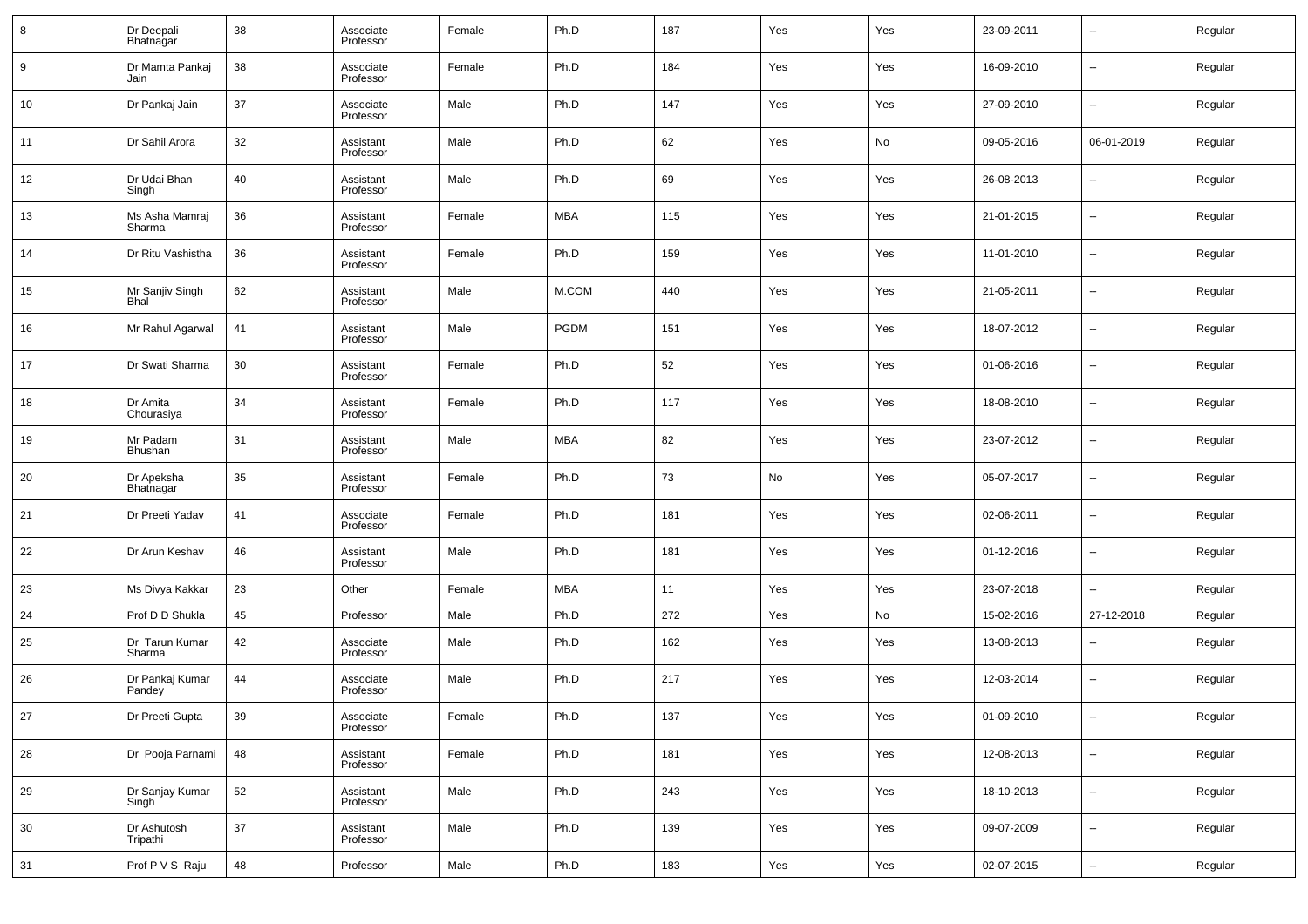| 32 | Ms Pallavi Sharma           | 34 | Assistant<br>Professor | Female | M.Tech | 140 | Yes | Yes | 18-09-2009 | $\overline{\phantom{a}}$ | Regular |
|----|-----------------------------|----|------------------------|--------|--------|-----|-----|-----|------------|--------------------------|---------|
| 33 | Mr Vinod Kumar<br>Sharma    | 38 | Assistant<br>Professor | Male   | M.Tech | 151 | Yes | Yes | 18-02-2010 | $\overline{\phantom{a}}$ | Regular |
| 34 | Dr Akhilesh Kumar<br>Mishra | 43 | Associate<br>Professor | Male   | Ph.D   | 25  | No  | Yes | 09-08-2017 | $\overline{\phantom{a}}$ | Regular |
| 35 | Ms Shweta<br>Sharma         | 32 | Assistant<br>Professor | Female | M.Tech | 126 | Yes | Yes | 09-08-2010 | $\overline{\phantom{a}}$ | Regular |
| 36 | Mr Varun Sharma             | 35 | Assistant<br>Professor | Male   | M.Tech | 139 | Yes | No  | 13-03-2010 | 21-01-2019               | Regular |
| 37 | Dr Jitendra<br>Rajpurohit   | 38 | Assistant<br>Professor | Male   | Ph.D   | 139 | Yes | Yes | 30-09-2010 | $\overline{\phantom{a}}$ | Regular |
| 38 | Ms Rekha<br>Chaturvedi      | 37 | Assistant<br>Professor | Female | M.Tech | 140 | Yes | Yes | 10-02-2011 | $\overline{\phantom{a}}$ | Regular |
| 39 | Mr Abhay Sharma             | 35 | Assistant<br>Professor | Male   | M.Tech | 139 | Yes | Yes | 10-02-2011 | $\overline{\phantom{a}}$ | Regular |
| 40 | Mr Sanjay Jain              | 42 | Assistant<br>Professor | Male   | M.Tech | 211 | Yes | Yes | 01-07-2011 | $\overline{\phantom{a}}$ | Regular |
| 41 | Dr Cherku<br>Sandesh Kumar  | 33 | Assistant<br>Professor | Male   | Ph.D   | 117 | Yes | Yes | 05-09-2011 | $\overline{\phantom{a}}$ | Regular |
| 42 | Mr Mangal Singh<br>Sisodiya | 36 | Assistant<br>Professor | Male   | M.E.   | 136 | Yes | Yes | 05-07-2012 | --                       | Regular |
| 43 | Dr Ashwani Kumar<br>Yadav   | 34 | Assistant<br>Professor | Male   | Ph.D   | 119 | Yes | Yes | 26-11-2013 | $\overline{\phantom{a}}$ | Regular |
| 44 | Dr Vaishali                 | 32 | Assistant<br>Professor | Female | Ph.D   | 113 | Yes | Yes | 26-09-2013 | --                       | Regular |
| 45 | Mr Pankaj Sharma            | 42 | Assistant<br>Professor | Male   | M.Tech | 155 | Yes | Yes | 04-02-2013 | --                       | Regular |
| 46 | Mr G L Saini                | 33 | Assistant<br>Professor | Male   | M.Tech | 137 | Yes | Yes | 03-12-2009 | --                       | Regular |
| 47 | Dr Deepak<br>Panwar         | 32 | Assistant<br>Professor | Male   | Ph.D   | 95  | Yes | Yes | 14-06-2011 | --                       | Regular |
| 48 | Mr Deepak<br>Kachhot        | 33 | Assistant<br>Professor | Male   | M.Tech | 82  | Yes | Yes | 12-07-2012 | --                       | Regular |
| 49 | Ms Pushpa<br>Gothwal        | 32 | Assistant<br>Professor | Female | M.Tech | 103 | Yes | Yes | 14-08-2012 | --                       | Regular |
| 50 | Mr Amit Sharma              | 30 | Assistant<br>Professor | Male   | M.Tech | 81  | Yes | Yes | 16-08-2012 | $\overline{\phantom{a}}$ | Regular |
| 51 | Ms Shikha Singh             | 31 | Assistant<br>Professor | Female | M.Tech | 82  | Yes | No  | 24-09-2012 | 07-01-2019               | Regular |
| 52 | Mr Sudhanshu<br>Singh       | 35 | Assistant<br>Professor | Male   | M.Tech | 78  | Yes | Yes | 26-11-2012 | $\sim$                   | Regular |
| 53 | Mr Sachin Bansal            | 33 | Assistant<br>Professor | Male   | M.Tech | 86  | Yes | Yes | 27-02-2013 | $\overline{\phantom{a}}$ | Regular |
| 54 | Dr Rajeev Sharma            | 39 | Assistant<br>Professor | Male   | Ph.D   | 69  | Yes | Yes | 16-08-2013 | $\overline{\phantom{a}}$ | Regular |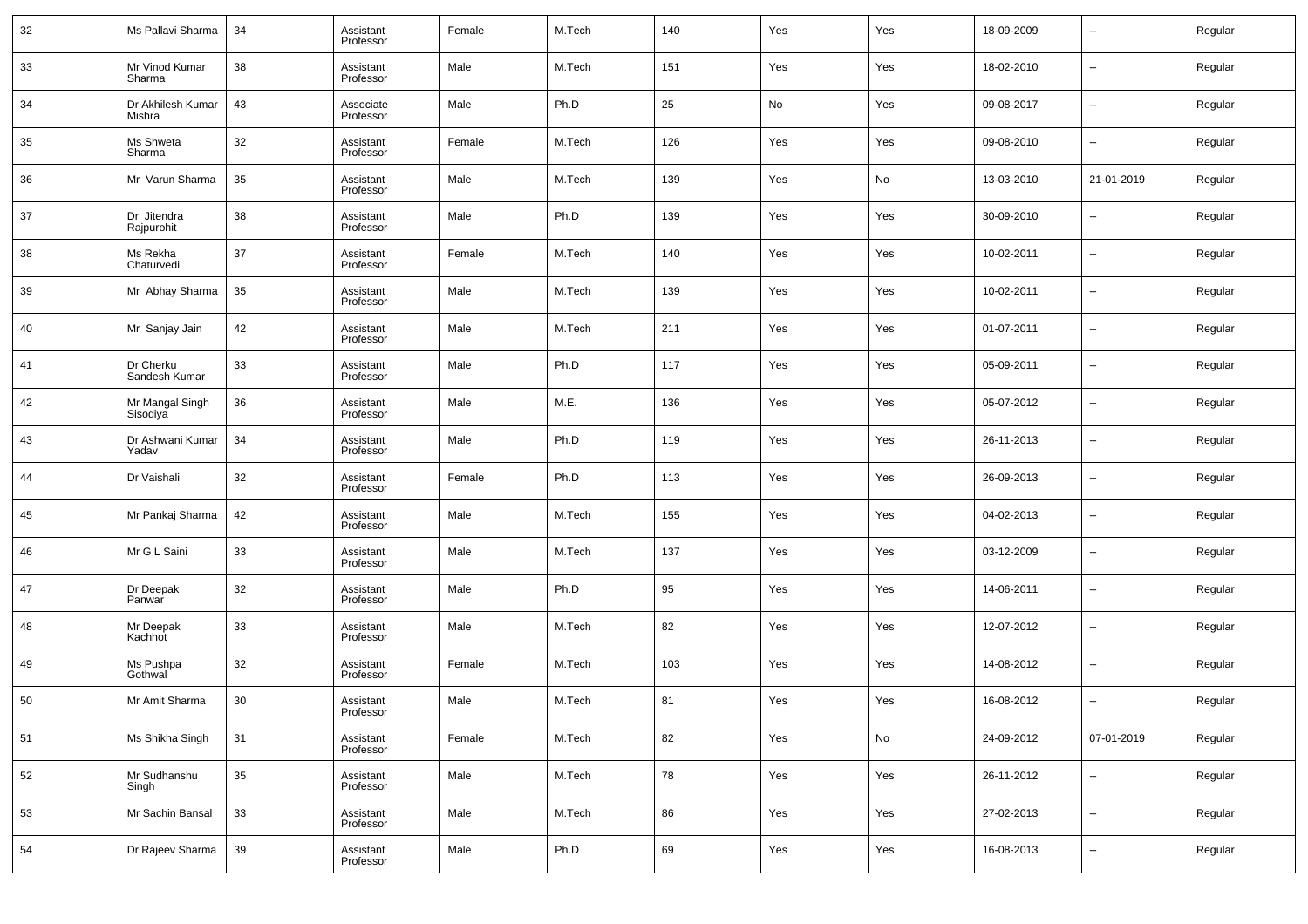| 55 | Mr Amit Chaurasia            | 35 | Assistant<br>Professor | Male   | M.Tech | 69  | Yes | Yes | 14-08-2013 | $\overline{\phantom{a}}$ | Regular |
|----|------------------------------|----|------------------------|--------|--------|-----|-----|-----|------------|--------------------------|---------|
| 56 | Dr Nitesh Singh<br>Rajput    | 30 | Assistant<br>Professor | Male   | Ph.D   | 74  | Yes | Yes | 30-09-2013 | --                       | Regular |
| 57 | Mr Pankaj Agarwal            | 34 | Assistant<br>Professor | Male   | M.Tech | 89  | Yes | Yes | 09-10-2013 | ш.                       | Regular |
| 58 | Mr Raj Kumar<br>Gupta        | 31 | Assistant<br>Professor | Male   | M.Tech | 81  | Yes | Yes | 04-09-2014 | --                       | Regular |
| 59 | Mr Rohan<br>Sharma           | 31 | Assistant<br>Professor | Male   | M.Tech | 88  | Yes | No  | 19-03-2015 | 08-07-2019               | Regular |
| 60 | Mr Rishi<br>Dewangan         | 30 | Assistant<br>Professor | Male   | M.Tech | 68  | Yes | Yes | 21-04-2015 | --                       | Regular |
| 61 | Mr Charchil<br>Badaya        | 30 | Assistant<br>Professor | Male   | M.Tech | 56  | Yes | Yes | 22-07-2015 | ш.                       | Regular |
| 62 | Mr Shahnawaz<br>Ansari       | 29 | Assistant<br>Professor | Male   | M.Tech | 33  | Yes | Yes | 17-08-2016 | ш.                       | Regular |
| 63 | Ms Neeraj<br>Chaudhary       | 27 | Assistant<br>Professor | Female | M.Tech | 32  | Yes | No  | 17-09-2016 | 11-01-2019               | Regular |
| 64 | Dr Sandeep<br>Kumar          | 35 | Assistant<br>Professor | Male   | Ph.D   | 132 | No  | Yes | 01-09-2017 | ш.                       | Regular |
| 65 | Ms Sangeeta<br>Shekhawat     | 33 | Assistant<br>Professor | Female | M.Tech | 126 | Yes | Yes | 16-08-2010 | --                       | Regular |
| 66 | Mr Ronak Parikh              | 30 | Assistant<br>Professor | Male   | M.Tech | 38  | Yes | Yes | 11-02-2017 | ш,                       | Regular |
| 67 | Dr Mamta Jain                | 32 | Associate<br>Professor | Female | Ph.D   | 120 | Yes | No  | 02-07-2018 | 01-02-2019               | Regular |
| 68 | Dr Pramod Kumar<br>Bhatt     | 50 | Associate<br>Professor | Male   | Ph.D   | 264 | Yes | Yes | 26-12-2018 | ш,                       | Regular |
| 69 | Prof S L Kothari             | 65 | Professor              | Male   | Ph.D   | 473 | Yes | Yes | 01-09-2014 | $\overline{\phantom{a}}$ | Regular |
| 70 | Dr Shruti Mathur             | 51 | Associate<br>Professor | Female | Ph.D   | 233 | Yes | Yes | 20-12-2010 | $\sim$                   | Regular |
| 71 | Dr Bharat Singh              | 49 | Associate<br>Professor | Male   | Ph.D   | 189 | Yes | Yes | 04-01-2010 | --                       | Regular |
| 72 | Dr Neelam Jain               | 43 | Associate<br>Professor | Female | Ph.D   | 186 | Yes | Yes | 08-10-2013 | ш,                       | Regular |
| 73 | Dr Vinod Singh<br>Gour       | 38 | Associate<br>Professor | Male   | Ph.D   | 116 | Yes | Yes | 28-06-2010 | --                       | Regular |
| 74 | Dr Shweta<br>Kulshreshtha    | 40 | Associate<br>Professor | Female | Ph.D   | 139 | Yes | Yes | 23-09-2010 | $\sim$                   | Regular |
| 75 | Dr Manishita Das<br>Mukherji | 38 | Associate<br>Professor | Female | Ph.D   | 150 | Yes | Yes | 11-07-2011 | $\sim$                   | Regular |
| 76 | Dr Era Upadhyay              | 44 | Associate<br>Professor | Female | Ph.D   | 126 | Yes | Yes | 06-11-2015 | $\sim$                   | Regular |
| 77 | Ms Vigi<br>Chaudhary         | 41 | Assistant<br>Professor | Female | M.Sc.  | 171 | Yes | Yes | 24-09-2013 | $\sim$                   | Regular |
| 78 | Dr Sudarshan S<br>Lakhawat   | 36 | Assistant<br>Professor | Male   | Ph.D   | 150 | Yes | Yes | 04-01-2010 | $\sim$                   | Regular |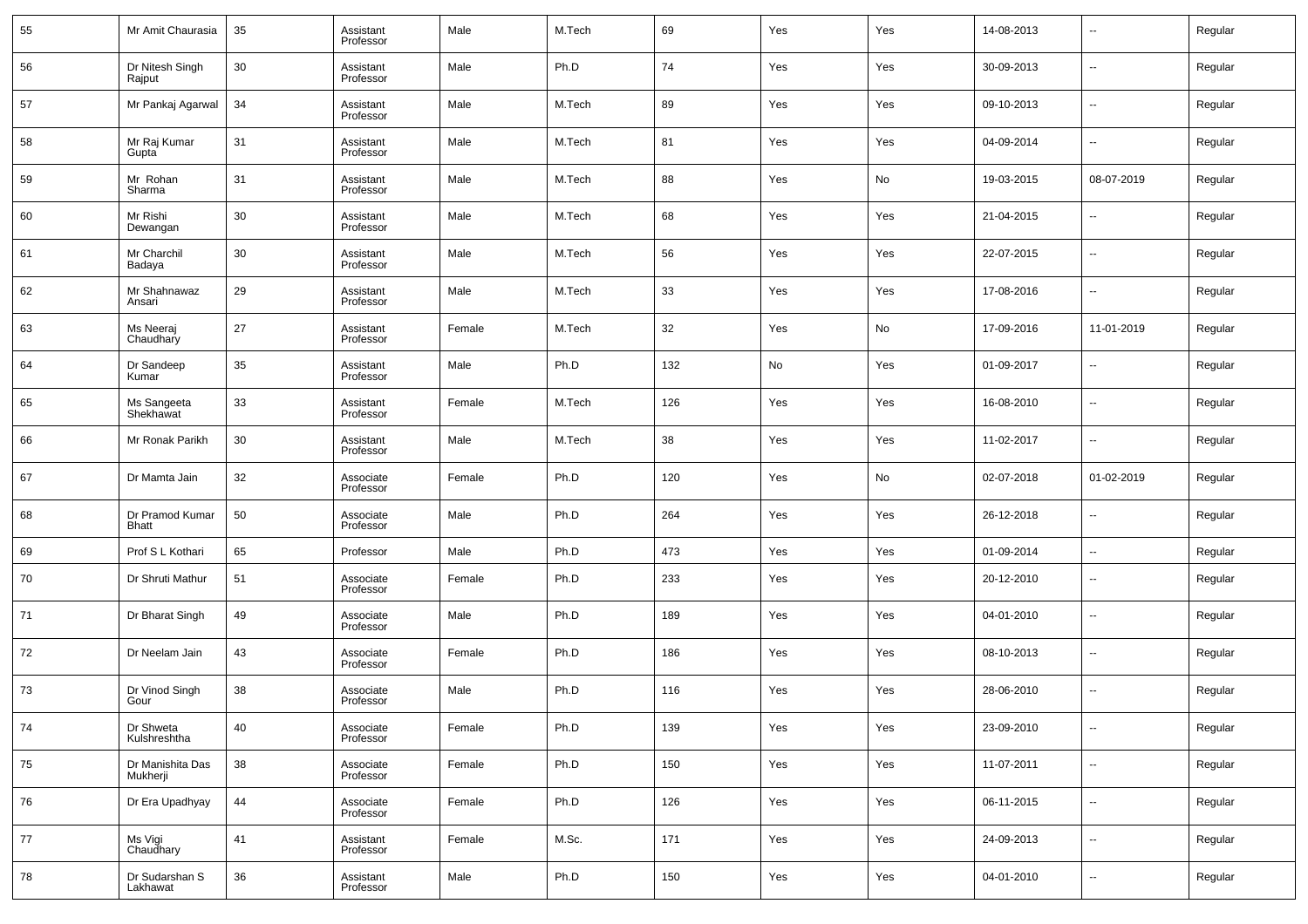| 79  | Dr Manali Datta                   | 37 | Assistant<br>Professor | Female | Ph.D | 106 | Yes | Yes | 26-07-2010 | $\overline{\phantom{a}}$ | Regular |
|-----|-----------------------------------|----|------------------------|--------|------|-----|-----|-----|------------|--------------------------|---------|
| 80  | Dr Anupam Jyoti                   | 37 | Assistant<br>Professor | Male   | Ph.D | 93  | Yes | Yes | 24-08-2011 | $\overline{\phantom{a}}$ | Regular |
| 81  | Dr Shailesh Kumar                 | 35 | Assistant<br>Professor | Male   | Ph.D | 116 | Yes | Yes | 09-09-2013 | $\overline{\phantom{a}}$ | Regular |
| 82  | Dr Hemant Kumar<br>Daima          | 36 | Assistant<br>Professor | Male   | Ph.D | 99  | Yes | Yes | 01-01-2016 | $\overline{\phantom{a}}$ | Regular |
| 83  | Dr Ravneet Chug                   | 38 | Assistant<br>Professor | Female | Ph.D | 132 | Yes | Yes | 28-09-2010 | $\overline{\phantom{a}}$ | Regular |
| 84  | Dr Nidhi Mathur                   | 38 | Assistant<br>Professor | Female | Ph.D | 150 | Yes | Yes | 10-01-2011 | $\overline{\phantom{a}}$ | Regular |
| 85  | Dr Vikram Kumar                   | 35 | Assistant<br>Professor | Male   | Ph.D | 108 | Yes | Yes | 19-06-2013 | $\overline{\phantom{a}}$ | Regular |
| 86  | Dr Kumar<br>Sambhav Verma         | 37 | Assistant<br>Professor | Male   | Ph.D | 44  | Yes | Yes | 02-11-2015 | $\overline{\phantom{a}}$ | Regular |
| 87  | Dr Amit Kumar<br>Khandelwal       | 39 | Assistant<br>Professor | Male   | Ph.D | 39  | Yes | No  | 17-02-2016 | 26-03-2019               | Regular |
| 88  | Dr Jyoti Prabha<br><b>Bishnoi</b> | 31 | Assistant<br>Professor | Female | Ph.D | 54  | Yes | Yes | 25-07-2016 | $\overline{\phantom{a}}$ | Regular |
| 89  | Dr Sunil Kumar                    | 40 | Assistant<br>Professor | Male   | Ph.D | 131 | Yes | Yes | 01-09-2008 | $\overline{\phantom{a}}$ | Regular |
| 90  | Dr Sanket<br>Kaushik              | 33 | Assistant<br>Professor | Male   | Ph.D | 66  | Yes | Yes | 02-12-2013 | $\overline{\phantom{a}}$ | Regular |
| 91  | Prof Ajay Jain                    | 57 | Professor              | Male   | Ph.D | 25  | Yes | Yes | 10-04-2017 | $\sim$                   | Regular |
| 92  | Dr Vijay Kumar<br>Srivastava      | 38 | Assistant<br>Professor | Male   | Ph.D | 25  | No  | Yes | 26-07-2017 | $\overline{\phantom{a}}$ | Regular |
| 93  | Dr Harish Kumar                   | 32 | Assistant<br>Professor | Male   | Ph.D | 34  | No  | Yes | 01-08-2017 | $\overline{\phantom{a}}$ | Regular |
| 94  | Dr Desh Deepak<br>Singh           | 42 | Associate<br>Professor | Male   | Ph.D | 41  | No  | Yes | 17-08-2017 | $\overline{\phantom{a}}$ | Regular |
| 95  | Dr Naveen Kumar                   | 32 | Assistant<br>Professor | Male   | Ph.D | 52  | No  | Yes | 24-08-2017 | $\overline{\phantom{a}}$ | Regular |
| 96  | Dr Vinay Sharma                   | 62 | Professor              | Male   | Ph.D | 456 | Yes | Yes | 01-05-2018 | $\sim$                   | Regular |
| 97  | Dr Linesh Raja                    | 34 | Assistant<br>Professor | Male   | Ph.D | 117 | Yes | Yes | 22-08-2016 | --                       | Regular |
| 98  | Dr Vijander Singh                 | 44 | Associate<br>Professor | Male   | Ph.D | 156 | Yes | Yes | 15-07-2011 | $\overline{\phantom{a}}$ | Regular |
| 99  | Dr B Suresh<br>Kumar              | 44 | Assistant<br>Professor | Male   | Ph.D | 149 | Yes | Yes | 01-08-2012 | н.                       | Regular |
| 100 | Dr Swapnesh<br>Taterh             | 41 | Associate<br>Professor | Male   | Ph.D | 185 | Yes | Yes | 20-07-2011 | $\sim$                   | Regular |
| 101 | Dr Chitreshh<br>Banerjee          | 44 | Assistant<br>Professor | Male   | Ph.D | 219 | Yes | Yes | 15-01-2014 | н.                       | Regular |
| 102 | Dr Sonali Vyas                    | 32 | Assistant<br>Professor | Female | Ph.D | 94  | Yes | No  | 29-08-2016 | 28-06-2019               | Regular |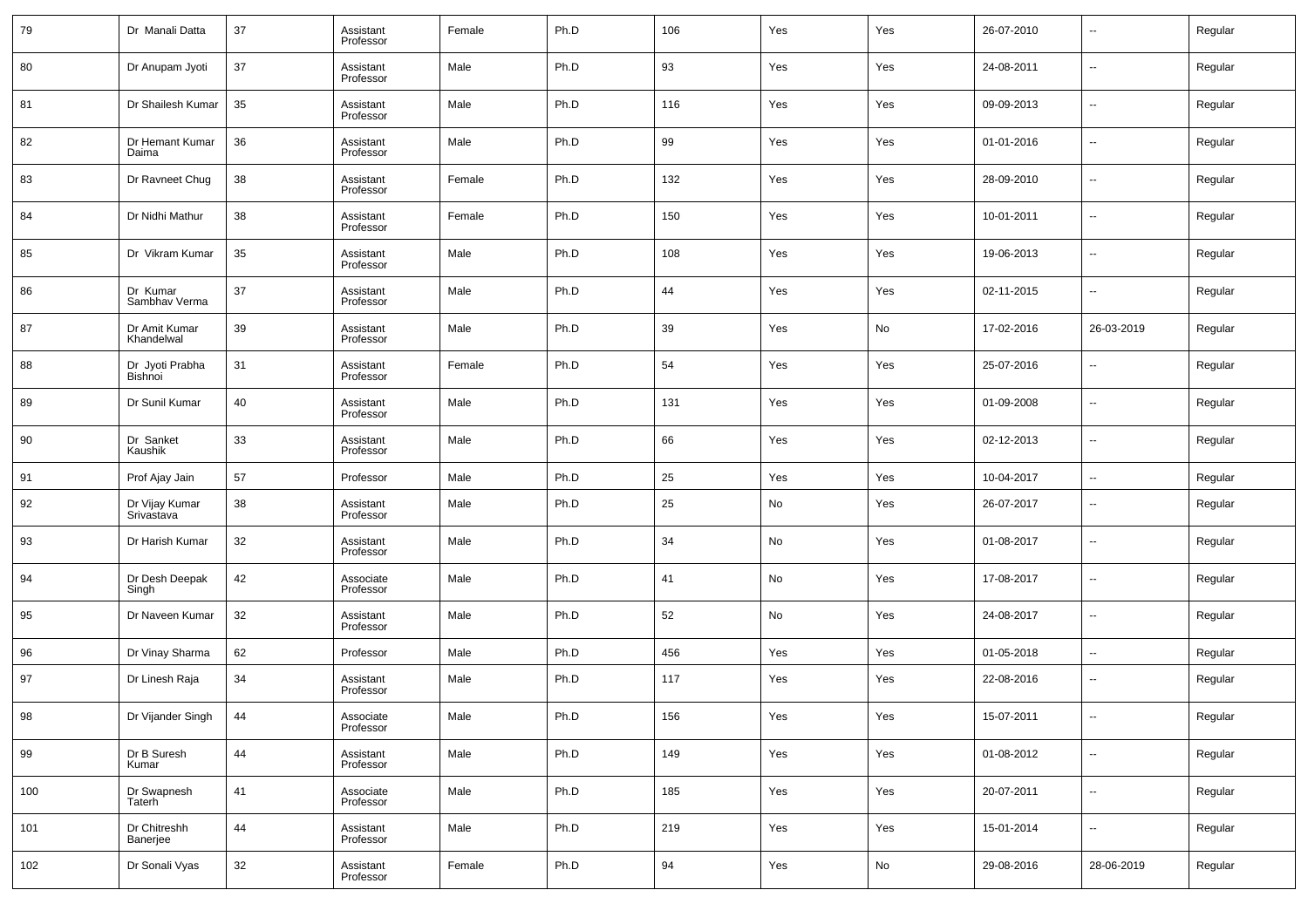| 103 | Mr Sameer<br>Saxena          | 46 | Assistant<br>Professor | Male   | M.Tech     | 195 | Yes | Yes           | 09-08-2012 | $\sim$                   | Regular |
|-----|------------------------------|----|------------------------|--------|------------|-----|-----|---------------|------------|--------------------------|---------|
| 104 | Mr Shaurya Gupta             | 36 | Assistant<br>Professor | Male   | <b>MCA</b> | 128 | Yes | Yes           | 04-11-2015 | $\sim$                   | Regular |
| 105 | Dr Ramesh<br>Chandra Poonia  | 40 | Associate<br>Professor | Male   | Ph.D       | 196 | Yes | Yes           | 23-05-2014 | $\sim$                   | Regular |
| 106 | Mr Girish Paliwal            | 40 | Assistant<br>Professor | Male   | M.Tech     | 142 | Yes | Yes           | 09-07-2011 | $\sim$                   | Regular |
| 107 | Dr Yudhveer<br>Singh         | 38 | Assistant<br>Professor | Male   | Ph.D       | 132 | Yes | Yes           | 17-11-2017 | $\sim$                   | Regular |
| 108 | Mr Amit Hirawat              | 35 | Assistant<br>Professor | Male   | <b>MCA</b> | 109 | Yes | Yes           | 01-11-2018 | $\sim$                   | Regular |
| 109 | Prof G K Aseri               | 42 | Professor              | Male   | Ph.D       | 214 | Yes | Yes           | 17-08-2012 | $\overline{\phantom{a}}$ | Regular |
| 110 | Dr Neeraj Khare              | 40 | Assistant<br>Professor | Male   | Ph.D       | 59  | Yes | Yes           | 12-08-2014 | --                       | Regular |
| 111 | Dr Deepansh<br>Sharma        | 33 | Assistant<br>Professor | Male   | Ph.D       | 46  | No  | Yes           | 03-10-2017 | н.                       | Regular |
| 112 | Dr Jagdip Singh<br>Sohal     | 36 | Assistant<br>Professor | Male   | Ph.D       | 87  | Yes | Yes           | 16-08-2013 | н.                       | Regular |
| 113 | Prof Jagdish<br>Prasad       | 63 | Professor              | Male   | Ph.D       | 428 | Yes | Yes           | 22-02-2016 | н.                       | Regular |
| 114 | Dr Ratnadeep Roy             | 48 | Associate<br>Professor | Male   | Ph.D       | 184 | Yes | No            | 27-07-2009 | 18-12-2018               | Regular |
| 115 | Dr Narendra Pal<br>Lamba     | 39 | Assistant<br>Professor | Male   | Ph.D       | 181 | Yes | Yes           | 02-07-2012 | --                       | Regular |
| 116 | Dr Ravi Shanker<br>Dubey     | 37 | Assistant<br>Professor | Male   | Ph.D       | 152 | No  | Yes           | 17-08-2017 | н.                       | Regular |
| 117 | Prof Upendra<br>Mishra       | 42 | Professor              | Male   | Ph.D       | 191 | Yes | Yes           | 24-09-2004 | --                       | Regular |
| 118 | Dr Harshvardhan<br>Harsh     | 42 | Associate<br>Professor | Male   | Ph.D       | 159 | Yes | Yes           | 07-07-2011 | н.                       | Regular |
| 119 | Dr Renu<br>Upadhyay          | 46 | Assistant<br>Professor | Female | Ph.D       | 149 | Yes | Yes           | 28-08-2014 | --                       | Regular |
| 120 | Dr Umesh Kumar<br>Dwivedi    | 39 | Associate<br>Professor | Male   | Ph.D       | 145 | Yes | Yes           | 22-08-2008 | --                       | Regular |
| 121 | Dr Divya Prakash             | 43 | Associate<br>Professor | Female | Ph.D       | 224 | Yes | Yes           | 01-03-2013 | --                       | Regular |
| 122 | Dr Kanak Modi                | 36 | Assistant<br>Professor | Female | Ph.D       | 74  | Yes | Yes           | 26-09-2014 | $\sim$                   | Regular |
| 123 | Prof Kanad Ray               | 51 | Professor              | Male   | Ph.D       | 202 | Yes | Yes           | 01-05-2014 | $\overline{\phantom{a}}$ | Regular |
| 124 | Dr Bornali<br>Purkayastha    | 49 | Associate<br>Professor | Female | Ph.D       | 208 | Yes | No            | 08-08-2011 | 31-05-2019               | Regular |
| 125 | Dr Yogita Madan              | 33 | Assistant<br>Professor | Female | Ph.D       | 37  | Yes | Yes           | 01-12-2016 | $\overline{\phantom{a}}$ | Regular |
| 126 | Dr Munesh<br>Rathore Chauhan | 30 | Assistant<br>Professor | Female | Ph.D       | 44  | Yes | $\mathsf{No}$ | 23-09-2015 | 07-01-2019               | Regular |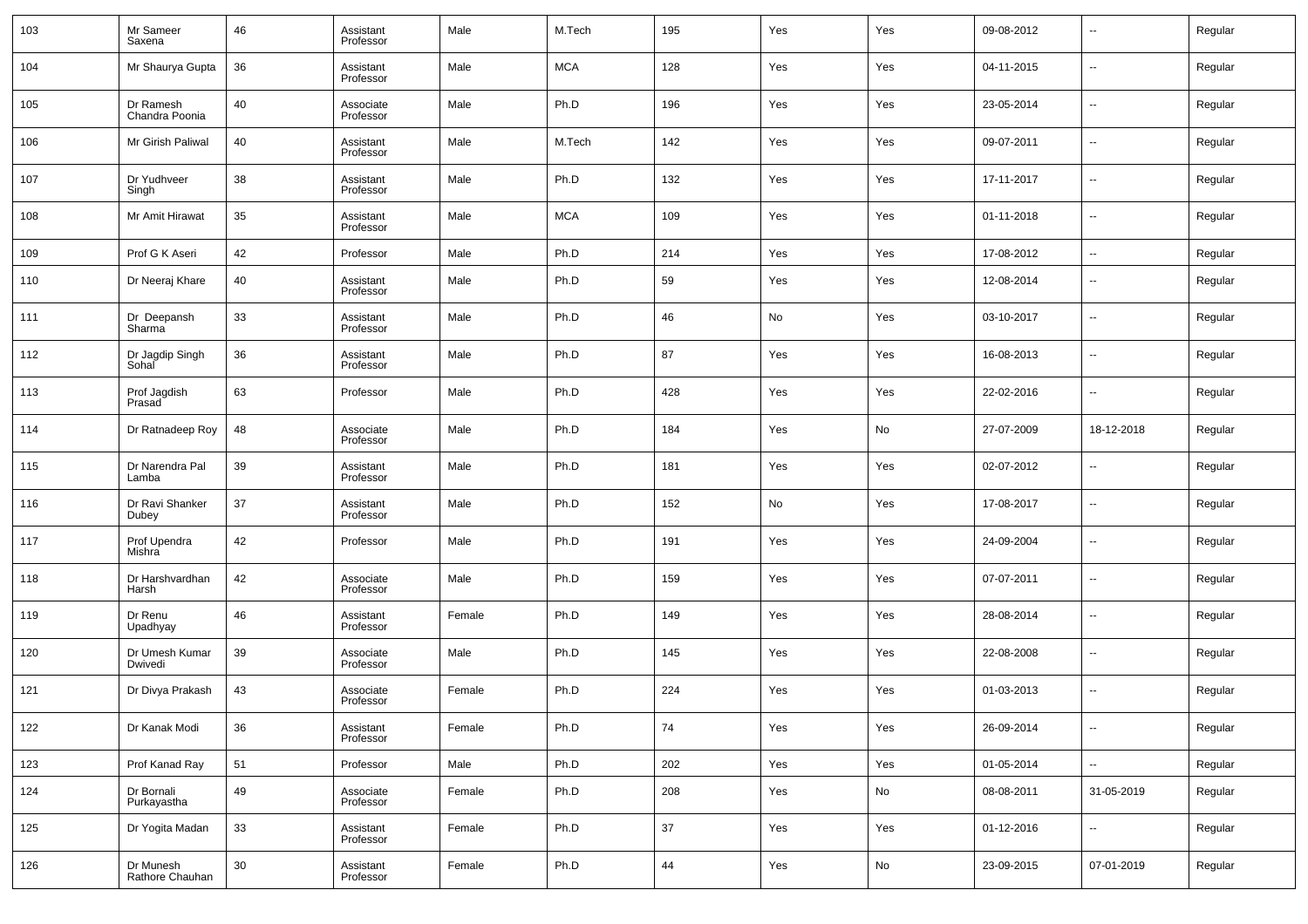| 127 | Dr Deepshikha<br>Rathore                  | 36 | Assistant<br>Professor | Female | Ph.D       | 135 | Yes | Yes | 07-03-2018 | $\overline{\phantom{a}}$ | Regular |
|-----|-------------------------------------------|----|------------------------|--------|------------|-----|-----|-----|------------|--------------------------|---------|
| 128 | Dr Manmohan<br>Singh Chauhan              | 29 | Assistant<br>Professor | Male   | Ph.D       | 31  | Yes | Yes | 01-12-2017 | --                       | Regular |
| 129 | Dr Sunita Joshi                           | 32 | Assistant<br>Professor | Female | Ph.D       | 36  | Yes | Yes | 02-07-2018 | --                       | Regular |
| 130 | Prof S S Nathawat                         | 73 | Professor              | Male   | Ph.D       | 478 | Yes | Yes | 19-11-2009 | Ξ.                       | Regular |
| 131 | Dr Deepak Salvi                           | 38 | Assistant<br>Professor | Male   | Ph.D       | 69  | Yes | No  | 25-02-2016 | 07-01-2019               | Regular |
| 132 | Ms Jyoti Singh                            | 29 | Assistant<br>Professor | Female | M. Phil    | 35  | No  | Yes | 28-08-2017 | --                       | Regular |
| 133 | Dr Payal Kanwar<br>Chandel                | 42 | Associate<br>Professor | Female | Ph.D       | 182 | Yes | Yes | 04-08-2014 | --                       | Regular |
| 134 | Dr Vishnu<br>Narayan Kucheria             | 33 | Assistant<br>Professor | Male   | Ph.D       | 24  | No  | Yes | 15-05-2017 | --                       | Regular |
| 135 | Dr Rashmi<br>Shrimali                     | 33 | Assistant<br>Professor | Female | Ph.D       | 23  | No  | No  | 03-10-2017 | 28-06-2019               | Regular |
| 136 | Dr Prashant                               | 42 | Associate<br>Professor | Male   | Ph.D       | 125 | Yes | Yes | 23-12-2010 | --                       | Regular |
| 137 | Dr Amra Ahsan                             | 37 | Assistant<br>Professor | Female | Ph.D       | 82  | Yes | Yes | 12-07-2012 | --                       | Regular |
| 138 | Dr Geetu Sisodia                          | 36 | Assistant<br>Professor | Female | Ph.D       | 76  | No  | Yes | 29-08-2017 | --                       | Regular |
| 139 | Dr Komal Verma                            | 37 | Associate<br>Professor | Female | Ph.D       | 135 | Yes | No  | 12-01-2015 | 28-06-2019               | Regular |
| 140 | Ms Bhavna<br>Mukund                       | 33 | Assistant<br>Professor | Female | M. Phil    | 55  | No  | Yes | 21-08-2017 | --                       | Regular |
| 141 | Dr Kailash<br>Chandra Barmola             | 40 | Assistant<br>Professor | Male   | Ph.D       | 98  | Yes | Yes | 05-09-2018 | --                       | Regular |
| 142 | Ms Chirmi<br>Acharya                      | 29 | Assistant<br>Professor | Female | M.Sc.      | 12  | Yes | Yes | 08-10-2018 | --                       | Regular |
| 143 | Prof Rejani T G                           | 45 | Professor              | Female | Ph.D       | 115 | Yes | No  | 06-03-2018 | 07-01-2019               | Regular |
| 144 | Rear Admiral<br>Harendra Gupta<br>Retired | 62 | Professor              | Male   | LLM        | 423 | Yes | Yes | 01-04-2016 | --                       | Regular |
| 145 | Dr Rajni Parmar                           | 38 | Associate<br>Professor | Female | Ph.D       | 154 | Yes | No  | 15-04-2014 | 08-11-2019               | Regular |
| 146 | Dr Govind Singh<br>Rajpal                 | 39 | Assistant<br>Professor | Male   | Ph.D       | 90  | Yes | Yes | 12-08-2013 | --                       | Regular |
| 147 | Dr Rahul Tripathi                         | 39 | Associate<br>Professor | Male   | Ph.D       | 182 | Yes | Yes | 03-09-2012 | Ξ.                       | Regular |
| 148 | Mr Nitya Nand<br>Pandey                   | 41 | Assistant<br>Professor | Male   | <b>LLM</b> | 82  | Yes | Yes | 02-11-2015 | $\sim$                   | Regular |
| 149 | Mr Keshav Jha                             | 39 | Assistant<br>Professor | Male   | <b>LLM</b> | 45  | Yes | Yes | 16-12-2016 | $\sim$                   | Regular |
| 150 | Prof Madhu<br>Shastri                     | 66 | Professor              | Female | Ph.D       | 412 | Yes | Yes | 03-08-2015 | Ξ.                       | Regular |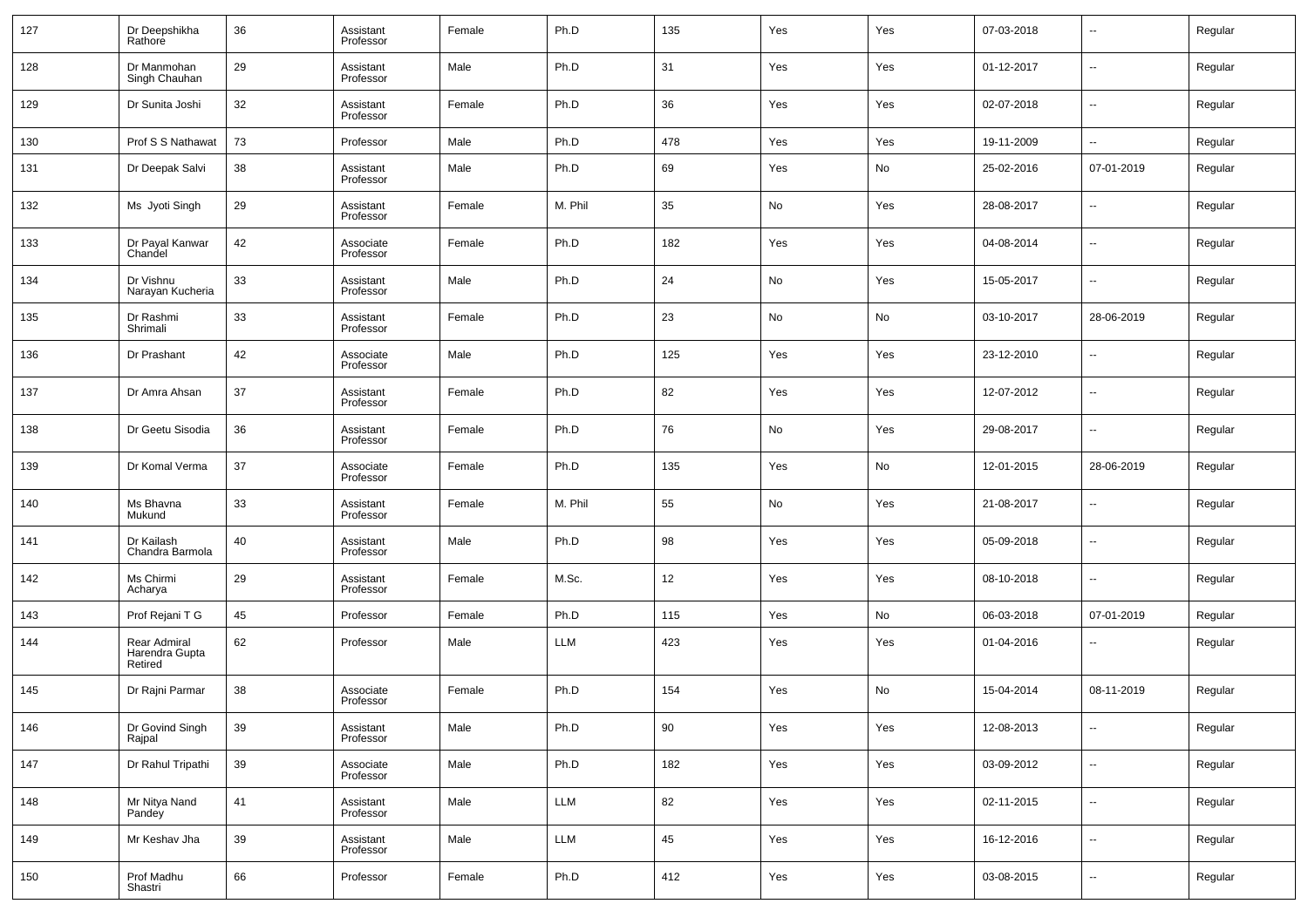| 151 | Dr Mukti Jaiswal               | 38 | Assistant<br>Professor | Female | Ph.D    | 108 | Yes | Yes | 07-01-2016 | $\sim$                   | Regular |
|-----|--------------------------------|----|------------------------|--------|---------|-----|-----|-----|------------|--------------------------|---------|
| 152 | Dr Neha Bhartiya               | 32 | Assistant<br>Professor | Female | Ph.D    | 33  | Yes | Yes | 04-10-2016 | $\sim$                   | Regular |
| 153 | Ms Sanya Yadav                 | 31 | Assistant<br>Professor | Female | LLM     | 63  | Yes | Yes | 04-02-2014 | $\sim$                   | Regular |
| 154 | Dr Puneet Bafna                | 45 | Associate<br>Professor | Male   | Ph.D    | 127 | Yes | Yes | 17-08-2016 | $\sim$                   | Regular |
| 155 | Dr Ashu Maharshi               | 39 | Assistant<br>Professor | Female | Ph.D    | 89  | Yes | Yes | 01-07-2016 | $\overline{\phantom{a}}$ | Regular |
| 156 | Dr Shamsuddin                  | 38 | Assistant<br>Professor | Male   | Ph.D    | 86  | Yes | Yes | 30-03-2012 | $\sim$                   | Regular |
| 157 | Dr Abhishek<br><b>Baplawat</b> | 37 | Assistant<br>Professor | Male   | Ph.D    | 123 | Yes | Yes | 20-07-2018 | $\overline{\phantom{a}}$ | Regular |
| 158 | Mr Prateek Deol                | 32 | Assistant<br>Professor | Male   | LLM     | 62  | Yes | Yes | 15-02-2016 | $\sim$                   | Regular |
| 159 | Mr Hemant Singh                | 30 | Assistant<br>Professor | Male   | LLM     | 41  | Yes | Yes | 05-10-2018 | $\overline{\phantom{a}}$ | Regular |
| 160 | Ms Poorva<br>Kachhwaha         | 30 | Assistant<br>Professor | Female | LLM     | 13  | Yes | No  | 09-07-2018 | 27-06-2019               | Regular |
| 161 | Prof Jitendra<br>Singh         | 72 | Professor              | Male   | D.Sc    | 474 | Yes | Yes | 03-03-2014 | --                       | Regular |
| 162 | Ms Garima Singh                | 29 | Assistant<br>Professor | Female | B. Arch | 57  | Yes | Yes | 21-04-2015 | $\sim$                   | Regular |
| 163 | Mr Nishant<br>Saxena           | 36 | Associate<br>Professor | Male   | B. Arch | 146 | Yes | Yes | 21-08-2013 | --                       | Regular |
| 164 | Mr Anjani Kumar<br>Shukla      | 30 | Assistant<br>Professor | Male   | B. Arch | 72  | Yes | Yes | 01-04-2014 | $\sim$                   | Regular |
| 165 | Mr Prashant<br>Vijayvargiya    | 36 | Associate<br>Professor | Male   | M.Plan  | 83  | No  | Yes | 19-07-2017 | --                       | Regular |
| 166 | Mr Abhishek<br>Sharma          | 39 | Associate<br>Professor | Male   | B. Arch | 162 | Yes | Yes | 28-12-2016 | --                       | Regular |
| 167 | Mr Shailendra<br>Kumar         | 30 | Assistant<br>Professor | Male   | M.Plan  | 49  | Yes | Yes | 29-04-2015 | --                       | Regular |
| 168 | Dr Pratheek<br>Sudhakaran      | 35 | Assistant<br>Professor | Male   | Ph.D    | 37  | Yes | Yes | 25-04-2016 | --                       | Regular |
| 169 | Mr Bhavesh Joshi               | 27 | Assistant<br>Professor | Male   | M.Tech  | 33  | Yes | Yes | 17-08-2016 | $\overline{a}$           | Regular |
| 170 | Ms Gazal Dandia                | 26 | Assistant<br>Professor | Female | M.Arch. | 16  | Yes | No  | 02-07-2018 | 15-02-2019               | Regular |
| 171 | Mr Rahul Marok                 | 27 | Assistant<br>Professor | Male   | M.Arch. | 29  | Yes | Yes | 05-09-2018 | $\overline{\phantom{a}}$ | Regular |
| 172 | Ms Ankita Saxena               | 25 | Assistant<br>Professor | Female | M.Arch. | 12  | Yes | Yes | 22-10-2018 | $\overline{\phantom{a}}$ | Regular |
| 173 | Mr Abhishek<br>Kumar           | 39 | Assistant<br>Professor | Male   | M.A     | 177 | Yes | Yes | 26-08-2011 | $\overline{\phantom{a}}$ | Regular |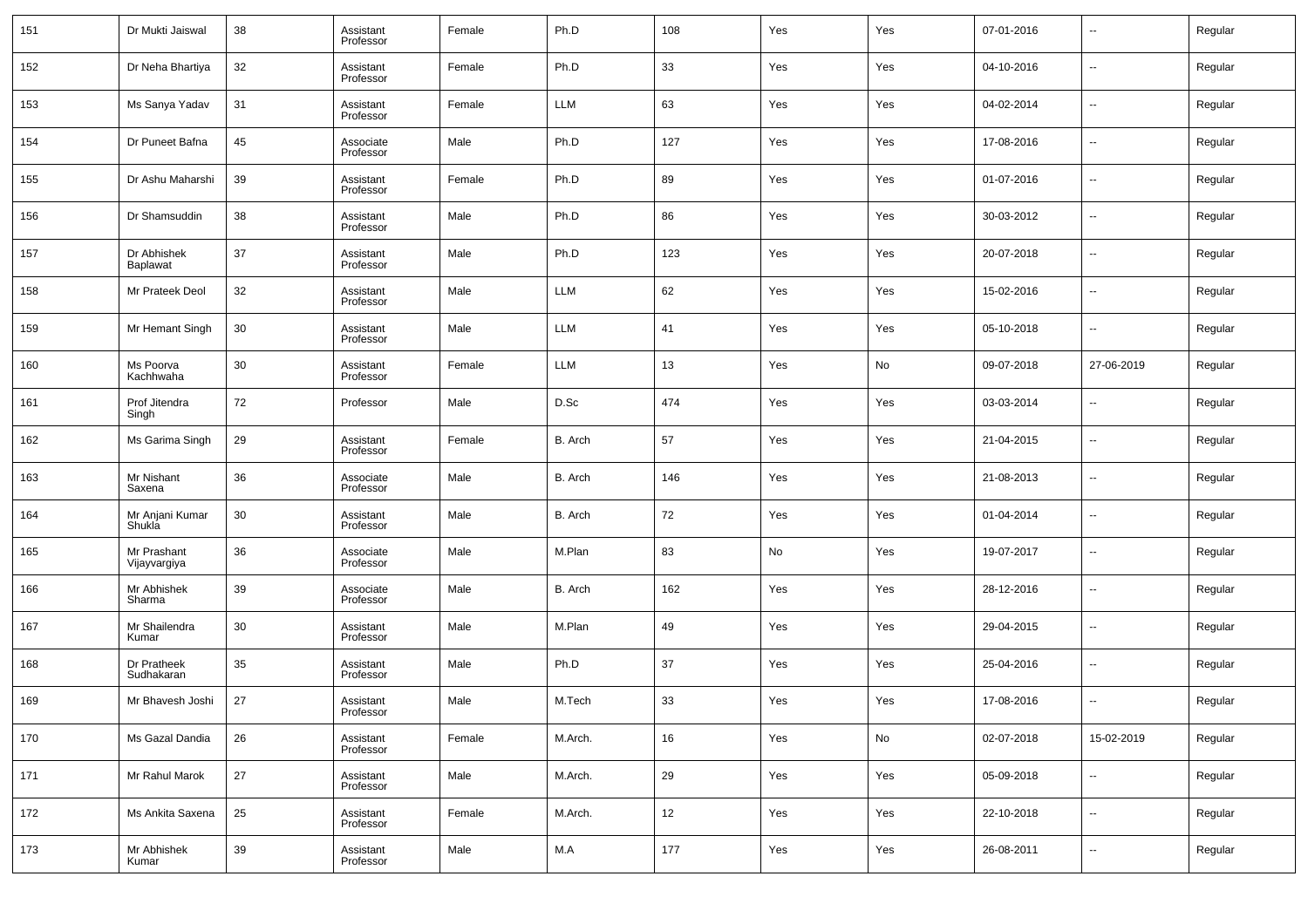| 174 | Mr Jai Sonker                 | 41 | Assistant<br>Professor | Male   | <b>MBA</b> | 139 | Yes | Yes | 18-02-2014 | $\overline{\phantom{a}}$ | Regular |
|-----|-------------------------------|----|------------------------|--------|------------|-----|-----|-----|------------|--------------------------|---------|
| 175 | Dr Pradyuman<br>Singh         | 33 | Assistant<br>Professor | Male   | Ph.D       | 127 | Yes | Yes | 10-02-2012 | $\overline{\phantom{a}}$ | Regular |
| 176 | Dr Sushil Kumar               | 39 | Assistant<br>Professor | Male   | Ph.D       | 185 | Yes | Yes | 19-09-2016 | --                       | Regular |
| 177 | Mr Saurabh<br>Awasthi         | 30 | Assistant<br>Professor | Male   | <b>MBA</b> | 57  | Yes | Yes | 16-04-2018 | $\overline{\phantom{a}}$ | Regular |
| 178 | Ms Adity                      | 26 | Assistant<br>Professor | Female | M.Sc.      | 49  | Yes | Yes | 13-07-2018 | $\overline{\phantom{a}}$ | Regular |
| 179 | Dr Yashwant<br>Singh Rawal    | 36 | Assistant<br>Professor | Male   | Ph.D       | 133 | Yes | Yes | 12-09-2018 | $\overline{\phantom{a}}$ | Regular |
| 180 | Ms Jasbeen<br>Chawla          | 47 | Other                  | Female | M.A        | 212 | Yes | Yes | 21-06-2011 | $\overline{\phantom{a}}$ | Regular |
| 181 | Dr Ritu Singh Bhal            | 59 | Other                  | Female | Ph.D       | 117 | Yes | Yes | 11-07-2012 | $\overline{\phantom{a}}$ | Regular |
| 182 | Ms Shradhanjali               | 35 | Other                  | Female | M.A        | 105 | Yes | Yes | 30-01-2011 | $\sim$                   | Regular |
| 183 | Mr Ravi Verma                 | 34 | Other                  | Male   | MBA        | 39  | No  | Yes | 21-08-2017 | ÷.                       | Regular |
| 184 | Dr Kirti Bala                 | 32 | Other                  | Female | Ph.D       | 72  | No  | Yes | 15-09-2017 | $\overline{\phantom{a}}$ | Regular |
| 185 | Prof Manish<br>Verma          | 43 | Professor              | Male   | Ph.D       | 180 | Yes | Yes | 12-01-2015 | --                       | Regular |
| 186 | Dr Tanushri<br>Mukherjee      | 44 | Associate<br>Professor | Female | Ph.D       | 161 | Yes | Yes | 10-11-2008 | $\overline{\phantom{a}}$ | Regular |
| 187 | Dr Saket Raman                | 37 | Assistant<br>Professor | Male   | Ph.D       | 123 | Yes | Yes | 25-07-2016 | $\overline{\phantom{a}}$ | Regular |
| 188 | Dr Gayatri Rai                | 44 | Assistant<br>Professor | Female | Ph.D       | 107 | Yes | Yes | 01-04-2015 | $\overline{\phantom{a}}$ | Regular |
| 189 | Dr Jayati Mishra              | 39 | Associate<br>Professor | Female | Ph.D       | 185 | Yes | Yes | 11-07-2005 | $\overline{\phantom{a}}$ | Regular |
| 190 | Dr Ruchi Singh<br>Gaur        | 33 | Assistant<br>Professor | Female | Ph.D       | 147 | Yes | No  | 01-09-2014 | 28-06-2019               | Regular |
| 191 | Dr Archana                    | 34 | Assistant<br>Professor | Female | Ph.D       | 107 | Yes | Yes | 18-08-2016 | --                       | Regular |
| 192 | Mr Gautam<br>Bhattacharya     | 65 | Assistant<br>Professor | Male   | <b>MBA</b> | 443 | Yes | Yes | 17-01-2012 | $\overline{\phantom{a}}$ | Regular |
| 193 | Mr Rajesh Sharma              | 42 | Assistant<br>Professor | Male   | M.A        | 193 | Yes | Yes | 19-09-2012 | --                       | Regular |
| 194 | Mr Brijesh Kumar<br>Chaurasia | 29 | Assistant<br>Professor | Male   | MBA        | 47  | Yes | Yes | 25-01-2016 | $\overline{\phantom{a}}$ | Regular |
| 195 | Mr Prashant<br>Kamal          | 30 | Assistant<br>Professor | Male   | M.Sc.      | 95  | Yes | Yes | 01-12-2016 | −−                       | Regular |
| 196 | Mr Somanath<br>Sahoo          | 37 | Assistant<br>Professor | Male   | <b>MBA</b> | 149 | No  | Yes | 21-08-2017 | ÷.                       | Regular |
| 197 | Mr Ahammed<br>Junaid NP       | 27 | Assistant<br>Professor | Male   | M.A        | 82  | No  | Yes | 29-08-2017 | н.                       | Regular |
| 198 | Mr Daoud Mohd<br>Khan         | 26 | Assistant<br>Professor | Male   | M.A        | 23  | No  | No  | 18-09-2017 | 17-05-2019               | Regular |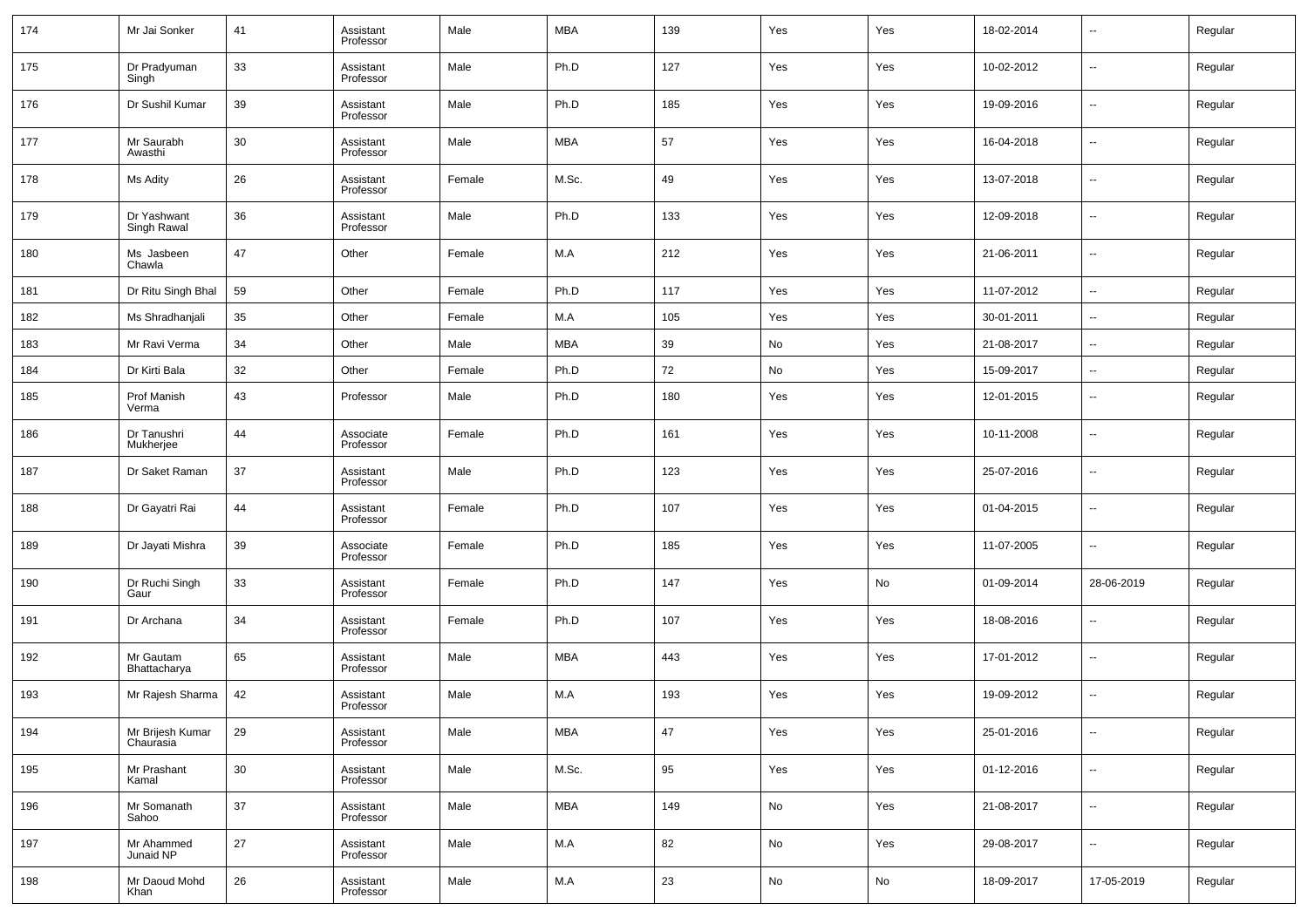| 199 | Ms Priyadarshini<br>Choudhary | 24 | Assistant<br>Professor | Female | Master in<br>Journalism &<br>Mass<br>Communication<br>(MJMC) | 18  | Yes | Yes | 10-01-2018 | --                       | Regular |
|-----|-------------------------------|----|------------------------|--------|--------------------------------------------------------------|-----|-----|-----|------------|--------------------------|---------|
| 200 | Mr Sandeep<br>Kumar           | 28 | Assistant<br>Professor | Male   | Master in<br>Journalism &<br>Mass<br>Communication<br>(MJMC) | 24  | Yes | Yes | 22-10-2018 | --                       | Regular |
| 201 | Mr Rituraj Taye               | 31 | Assistant<br>Professor | Male   | M.Sc.                                                        | 52  | Yes | Yes | 10-11-2017 | $\overline{\phantom{a}}$ | Regular |
| 202 | Dr Lopamudra<br>Bhattacharjee | 32 | Assistant<br>Professor | Female | Ph.D                                                         | 12  | Yes | Yes | 30-10-2018 | $\overline{\phantom{a}}$ | Regular |
| 203 | Ms Alisha Shaw                | 27 | Assistant<br>Professor | Female | M.Arch.                                                      | 13  | Yes | Yes | 14-05-2019 | $\overline{\phantom{a}}$ | Regular |
| 204 | Dr Smriti Agarwal             | 41 | Professor              | Female | Ph.D                                                         | 151 | Yes | No  | 18-09-2013 | 07-01-2019               | Regular |
| 205 | Dr Mamta<br>Vashishtha        | 50 | Associate<br>Professor | Female | Ph.D                                                         | 184 | Yes | No  | 20-08-2015 | 07-01-2019               | Regular |
| 206 | Dr Smriti Tripathi            | 31 | Assistant<br>Professor | Female | Ph.D                                                         | 50  | Yes | Yes | 19-09-2016 | $\overline{\phantom{a}}$ | Regular |
| 207 | Ms Bindu Sharma               | 41 | Assistant<br>Professor | Female | M.COM                                                        | 171 | Yes | No  | 15-03-2010 | 07-01-2019               | Regular |
| 208 | Mr Souvik Mandal              | 32 | Assistant<br>Professor | Male   | M.Tech                                                       | 66  | Yes | Yes | 05-03-2019 | $\overline{\phantom{a}}$ | Regular |
| 209 | Ms Akshita<br>Agrawal         | 25 | Assistant<br>Professor | Female | M.Sc.                                                        | 19  | Yes | Yes | 18-03-2019 | $\overline{\phantom{a}}$ | Regular |
| 210 | Dr Sambaditya Raj             | 42 | Associate<br>Professor | Male   | Ph.D                                                         | 156 | Yes | Yes | 05-09-2018 | $\overline{\phantom{a}}$ | Regular |
| 211 | Mr Srimonto<br>Mazumdar       | 46 | Other                  | Male   | B.A                                                          | 56  | Yes | Yes | 08-09-2014 | $\overline{\phantom{a}}$ | Regular |
| 212 | Dr Pravat Ranjan<br>Sethi     | 40 | Assistant<br>Professor | Male   | Ph.D                                                         | 83  | Yes | No  | 01-10-2015 | 27-11-2018               | Regular |
| 213 | Dr Gautam Kumar<br>Sinha      | 36 | Assistant<br>Professor | Male   | Ph.D                                                         | 58  | Yes | Yes | 01-09-2016 | $\overline{\phantom{a}}$ | Regular |
| 214 | Dr Harshlika<br>Khangarot     | 32 | Assistant<br>Professor | Female | Ph.D                                                         | 23  | No  | Yes | 21-09-2017 | $\overline{\phantom{a}}$ | Regular |
| 215 | Mr Vinay Daboria              | 30 | Assistant<br>Professor | Male   | M.A.(History)                                                | 12  | Yes | Yes | 10-10-2018 | $\overline{\phantom{a}}$ | Regular |
| 216 | Mr Vinay Sharma               | 27 | Assistant<br>Professor | Male   | MFA(Fine Arts)                                               | 12  | Yes | Yes | 11-10-2018 | $\overline{\phantom{a}}$ | Regular |
| 217 | Ms Shreshtha<br>Khichi        | 24 | Assistant<br>Professor | Female | MFA(Fine Arts)                                               | 9   | Yes | Yes | 22-10-2018 | $\overline{\phantom{a}}$ | Regular |
| 218 | Dr Vikas Asthana              | 40 | Assistant<br>Professor | Male   | Ph.D                                                         | 17  | Yes | Yes | 05-03-2019 | $\overline{\phantom{a}}$ | Regular |
| 219 | Dr Ashutosh Singh             | 34 | Assistant<br>Professor | Male   | Ph.D                                                         | 43  | Yes | Yes | 31-05-2019 | $\overline{\phantom{a}}$ | Regular |
| 220 | Ms Manisha<br>Prajapat        | 27 | Assistant<br>Professor | Female | M.A                                                          | 56  | No  | Yes | 11-09-2017 | $\overline{\phantom{a}}$ | Regular |